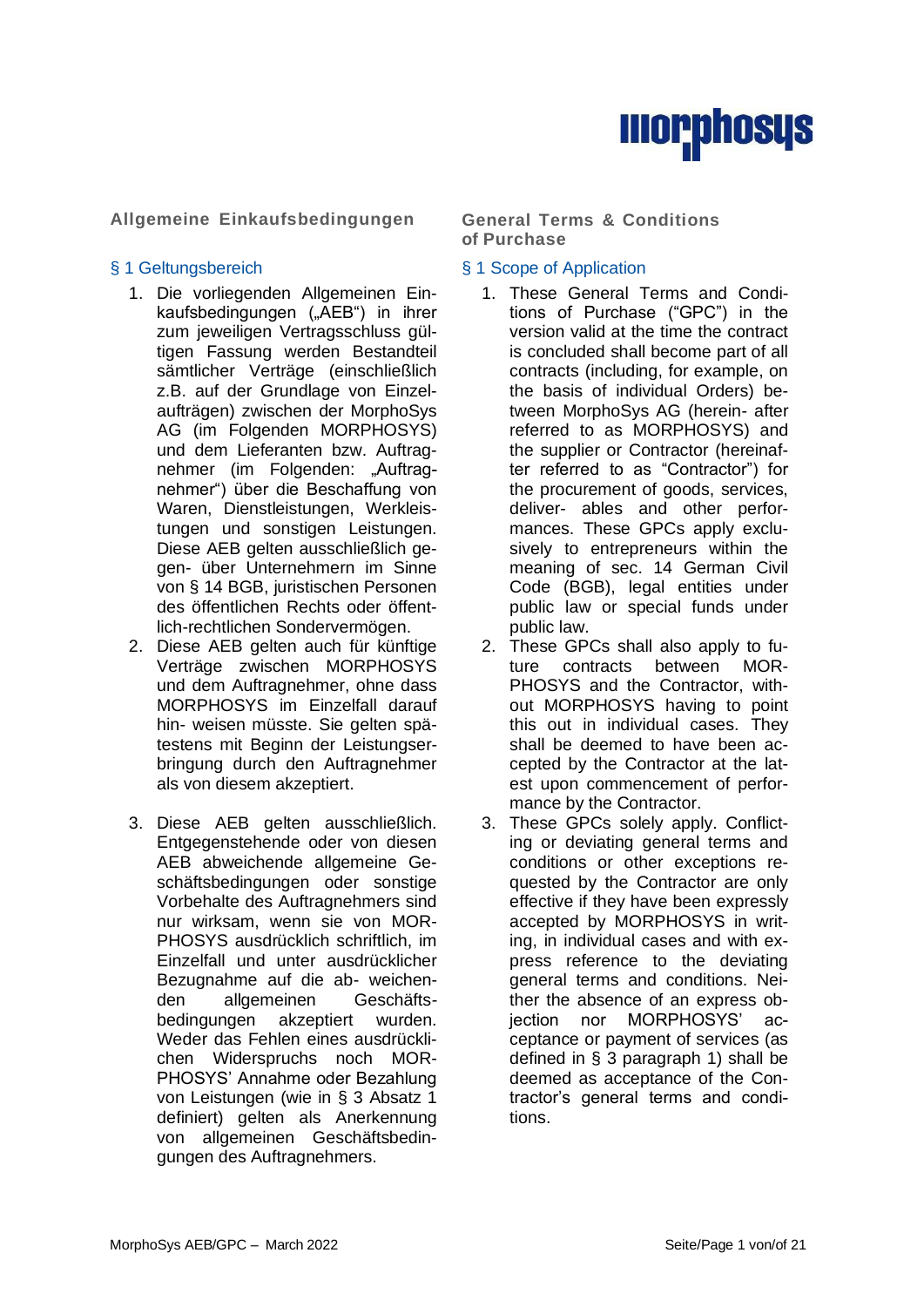- 4. Etwaige Hinweise auf die Geltung gesetzlicher Vorschriften in diesen AEB haben nur klarstellende Bedeutung. Auch ohne derartige Klarstellung gelten daher die gesetzlichen Vorschriften, soweit sie in diesen AEB nicht unmittelbar abgeändert oder ausdrücklich ausgeschlossen werden.
- 5. Sämtliche rechtserhebliche Erklärungen und Anzeigen wie Fristsetzungen, Mahnungen, Rücktritts- und Kündigungserklärungen des Auftragnehmers bedürfen der Schriftform.
- 6. Sofern aufgrund der Natur der Leistung des Auftragnehmers oder entsprechen der Vereinbarung das Leistungsergebnis einer Abnahme unterliegt, tritt in diesen Einkaufsbedingungen an die Stelle der Lieferung die Abnahme.

- 1. Aufträge und Auftragsänderungen sind nur rechtsverbindlich, wenn sie schriftlich seitens MORPHOSYS erfolgen. Mündlich oder fernmündlich erteilte Aufträge sind erst rechtsgültig, wenn sie anschließend von MORPHOSYS schriftlich bestätigt werden.
- 2. MORPHOSYS ist eine Auftragsbestätigung innerhalb von 3 Werktagen nach Eingang des Auftrags zu übermitteln. MORPHOSYS ist an einen Auftrag nur gebunden, wenn der Auftragnehmer diesen innerhalb von 3 Werktagen nach Eingang beim Auftragnehmer unverändert bestätigt. Liegt MORPHOSYS diese Bestätigung nicht innerhalb von 3 Werktagen vor, ist MORPHOSYS berechtigt, den Auftrag zu stornieren.
- 3. Liefert der Auftragnehmer ohne eine vorherige Auftragsbestätigung, so erfolgt diese stets zu den im Auftrag von MORPHOSYS ausgewiesenen Konditionen. Mit der Lieferung bestätigt der Auftragnehmer, dass er diese AEB zur Kenntnis genommen hat.
- 4. Der Auftragnehmer bestätigt jeden Auftrag ("Auftragsbestätigung") unter Angabe des Preises und eines verbindlichen Lieferzeitpunktes, sofern dies nicht zwischen den Parteien
- 4. Any references to the validity of statutory provisions in these GPCs shall only have clarifying significance. Even without such clarification, the statutory provisions shall therefore apply unless they are directly amended or expressly excluded in these GPCs.
- 5. All legally relevant declarations and notifications such as setting deadlines, reminders, declarations of withdrawal and termination by the Contractor must be made in writing.
- 6. If, due to the nature of the Contractor's performance or a corresponding agreement, the result of the performance is subject to acceptance by MORPHOSYS, this shall take the place of delivery in these GPCs.

# § 2 Auftragsannahme § 2 Acceptance of Order

- 1. Orders and Order changes are only legally binding if they are made in writing by MORPHOSYS. Orders placed verbally or by telephone are only legally valid if they are subsequently confirmed in writing by MORPHOSYS.
- 2. MORPHOSYS must receive an Order acknowledgement within 3 working days after receipt of the Order. MORPHOSYS is only bound to an Order if the Contractor confirms it unchanged within 3 working days after receipt by the Contractor. If MORPHOSYS does not receive this acknowledgement within 3 working days, MORPHOSYS is entitled to cancel the Order.
- 3. If the Contractor delivers without a previous Order acknowledgement, then this always takes place to the conditions defined in the MOR-PHOSYS Order. With the delivery, the Contractor confirms that he has taken note of these GPCs.
- 4. The Contractor shall confirm each Order ("Order acknowledgement") stating the price and a binding delivery date, unless otherwise agreed between the parties.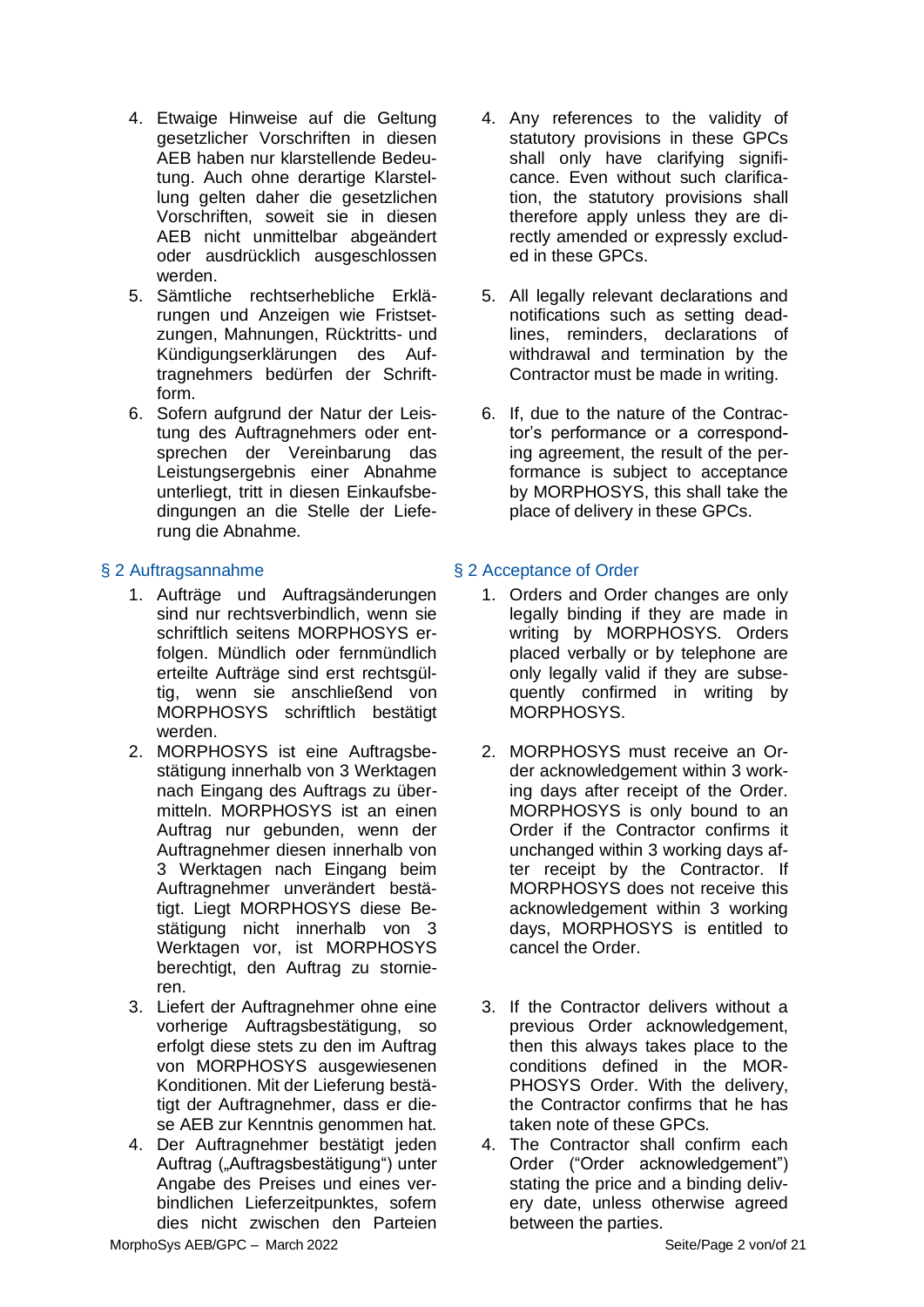anderweitig vereinbart ist.

- 5. Für den Fall, dass der Preis oder der Liefertermin in der Auftragsbestätigung vom Auftrag abweicht, so kann MORPHOSYS den Auftrag binnen 5 Werktagen stornieren. Sofern binnen dieses Zeitraumes keine Stornierung erfolgt, so gilt die abweichende Auftragsbestätigung als akzeptiert.
- 6. Sämtliche Angebote und Kostenvoranschläge des Auftragnehmers sind verbindlich und stets für MOR-PHOSYS kostenfrei. Soweit der Auftragnehmer vor Vertragsschluss Dokumente, wie z.B. Angebotsunterlagen, Prospekte, Präsentationen oder ähnliches erstellt und/oder Besuche, Besprechungen oder sonstige Termine bei MORPHOSYS oder an einem anderen vereinbarten Ort wahrnimmt, wird dies von MORPHOSYS nicht vergütet.
- 7. Im Falle von Unklarheiten und/oder nicht eindeutigen Beschreibungen in einem Auftrag wird der Auftragnehmer MORPHOSYS umgehend kontaktieren und Klarstellung erbitten.
- 8. Mit Annahme des Auftrags bestätigt der Auftragnehmer, dass er diese AEB zur Kenntnis genommen hat.

# § 3 Erbringung der Leistungen § 3 Provision of Services

- 1. Sofern in dem Auftrag nicht anders angegeben, ist der Leistungs- und Erfolgsort hinsichtlich der vom Auftragnehmer zu liefernden Waren oder zu erbringenden Werkund/oder Dienstleistungen und/oder sonstigen Leistungen (jeweils einzeln oder gemein- sam "Leistungen") der Geschäftssitz von MORPHO-SYS. § 5 Absatz 2 bleibt hiervon unberührt.
- 2. Teilleistungen oder Teillieferungen sind nur nach Absprache und schriftlicher Zustimmung durch MORPHO-SYS möglich.
- 3. Hat der Auftragnehmer Grund zur Annahme, dass er nicht in der Lage sein wird, seine Verpflichtungen oder einen Teil seiner Verpflichtungen aus dem Vertrag zu erfüllen oder termingerecht zu erfüllen, hat er dies MORPHOSYS unverzüglich unter Angabe von Gründen mitzuteilen.
- 4. Liefert der Auftragnehmer nicht oder teilweise nicht termingerecht, so hat
- 5. In the event that the price or the delivery date in the Order acknowledgement differ from the Order, MORPHOSYS may cancel the Order within 5 working days. If no cancellation is made within this period, the deviating Order acknowledgement shall be deemed accepted.
- 6. All offers and cost estimates submitted by the Contractor are binding and always free of charge for MOR-PHOSYS. As far as the Contractor creates documents, e.g., offer documents, brochures, presentations or the like and/or visits, meetings or other appointments at MOR-PHOSYS or at another agreed place before the conclusion of a contract, this will not be compensated by MORPHOSYS.
- 7. In the event of ambiguities and/or ambiguous descriptions in an Order, the Contractor shall immediately contact MORPHOSYS and request clarification.
- 8. By accepting the Order, the Contractor confirms that he has taken note of these GPCs.

- 1. Unless otherwise stated in the Order, the place of performance or place of success for the Goods to be delivered or the results of the services, deliverables or other performance to be rendered by the Supplier (each individually or combined "Services") shall be the place of business of MORPHOSYS. § 5 paragraph 2 remains unaffected by this.
- 2. Partial services or partial deliveries are only possible after agreement and written consent by MOR-PHOSYS.
- 3. If the Contractor has reason to believe that he will not be able to fulfil their obligations or a part of their obligations under the contract or to fulfil them on time, they must notify MORPHOSYS immediately, stating the reasons.
- MorphoSys AEB/GPC March 2022 **Seite/Page 3 von/of 21** 4. If the Contractor does not deliver on time or partially does not deliver on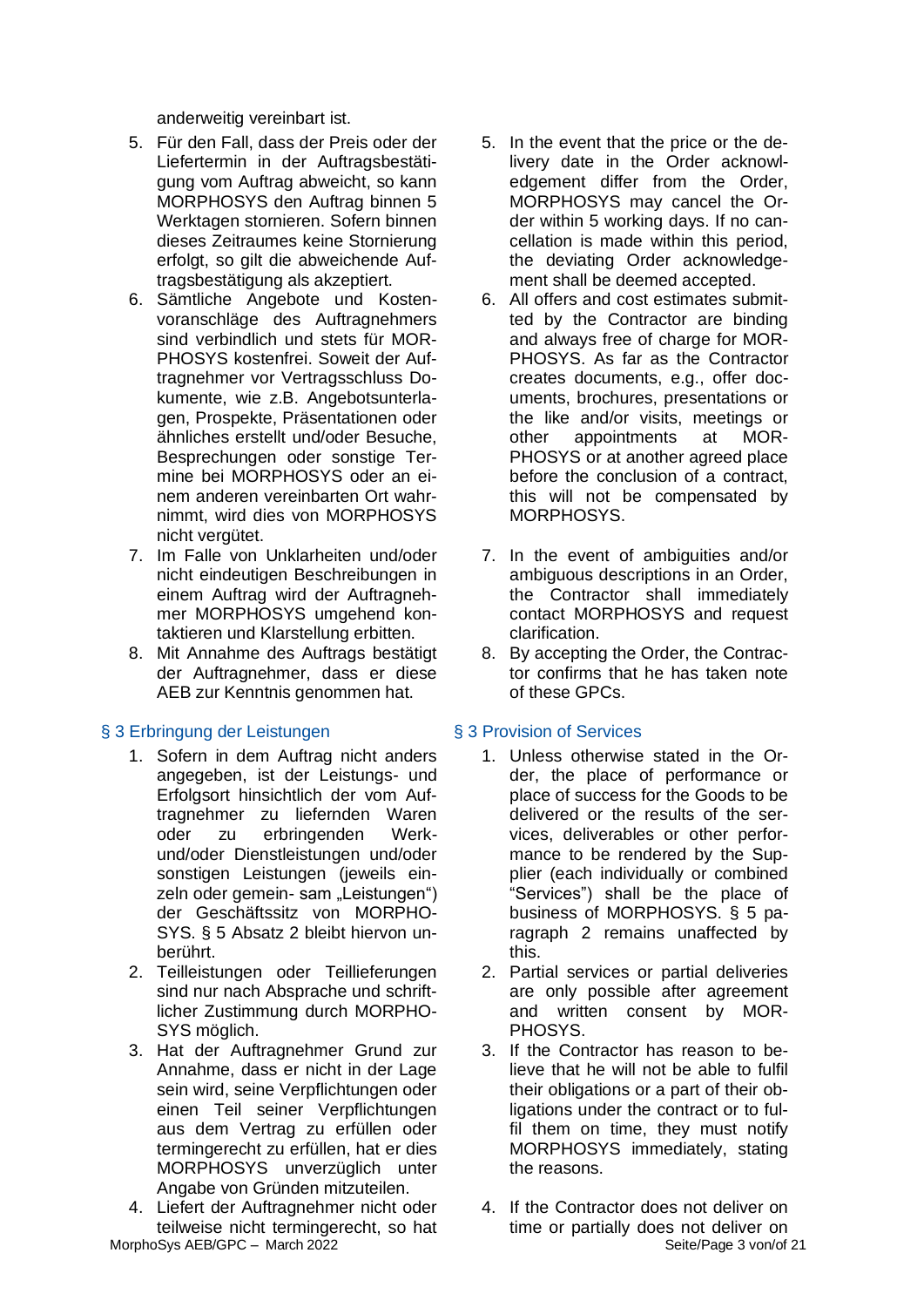der Auftragnehmer eine Vertragsstrafe an MORPHOSYS zu bezahlen, sofern MORPHOSYS eine solche fordert. Die Höhe der Vertragsstrafe wird MORPHOSYS für jeden angefallenen Verstoß einzeln bewerten und eine angemessene Vertragsstrafe festlegen. Dem Auftragnehmer wird im Gegenzug das Recht eingeräumt, die Angemessenheit der festgesetzten Vertragsstrafe gerichtlich überprüfen zu lassen.

- 5. Eine geforderte Vertragsstrafe für den Verzug der Erbringung der Leistungen hat keinen Einfluss auf weitere Ansprüche nach den geltenden gesetzlichen Bestimmungen, insbesondere Schadensersatzforderungen. Die Strafe kann jederzeit bis zur Fälligkeit der abschließenden Zahlung verlangt werden, ohne dass es erforderlich ist, sich das Recht zur Durchsetzung der Strafe vorzubehalten.
- 6. Der Auftragnehmer hat sämtliche vereinbarten Lieferungen und Leistungen fach- gerecht, pünktlich und in Übereinstimmung mit den gesetzlichen Bestimmungen und vertraglichen Vereinbarungen zu erbringen. Der Auftragnehmer wird hierbei stets den jeweils von Fachleuten anzuwendenden Sorgfaltsmaßstab anlegen und in jedem Falle die objektiv erforderliche Sorgfalt walten lassen.
- 7. MORPHOSYS kann jederzeit Änderungen, Ergänzungen und Erweiterungen der vertraglichen Leistungen fordern (Änderungsverlangen). Der Auftragnehmer soll dem Änderungsverlangen nachkommen oder innerhalb von 5 Werk- tagen nach Zugang des Änderungsverlangens unter Angabe von Gründen widersprechen. Sofern dem Auftragnehmer durch Änderungen Mehr- aufwände entstehen, so kann der Auftragnehmer eine angemessene Anpassung der Leistungstermine und der Vergütung verlangen, sofern er MOR-PHOSYS vorab darauf hingewiesen hat und MORPHOSYS dem schriftlich zugestimmt hat.
- 8. Der Auftragnehmer soll Änderungsverlangen im Rahmen des Zumutbaren nachkommen und ggf. anfallen-

time, the Contractor has to pay a contractual penalty to MOR-PHOSYS, if MORPHOSYS demands such a penalty. MOR-PHOSYS will assess the amount of the contractual penalty individually for each infringement and determine an appropriate contractual penalty. In return the Contractor shall be granted the right to have the appropriateness of the stipulated contractual penalty reviewed in court.

- 5. A demanded contractual penalty for delay in performance of the Services shall not affect further claims in accordance with the applicable statutory provisions, in particular claims for damages. The penalty may be demanded at any time up to the due date of the final payment, without it being necessary to reserve the right to enforce the penalty.
- 6. The Contractor shall provide all agreed deliveries and Services professionally, punctually and in accordance with the statutory provisions and contractual agreements. The Contractor shall always apply the appropriate professionally accepted standard of care in each and every case.
- 7. MORPHOSYS may at any time request changes, additions and extensions to the contractual Services (change requests). The Contractor shall comply with the change request or object, stating the reasons, within 5 working days after receipt of the change request. If the Contractor incurs additional expenses due to changes, the Contractor may demand an appropriate adjustment of the performance dates and the remuneration, provided they have informed MORPHOSYS in advance and MORPHOSYS has agreed to this in writing.
- 8. The Contractor shall comply with requests for changes within reasonable limits and shall keep any addi-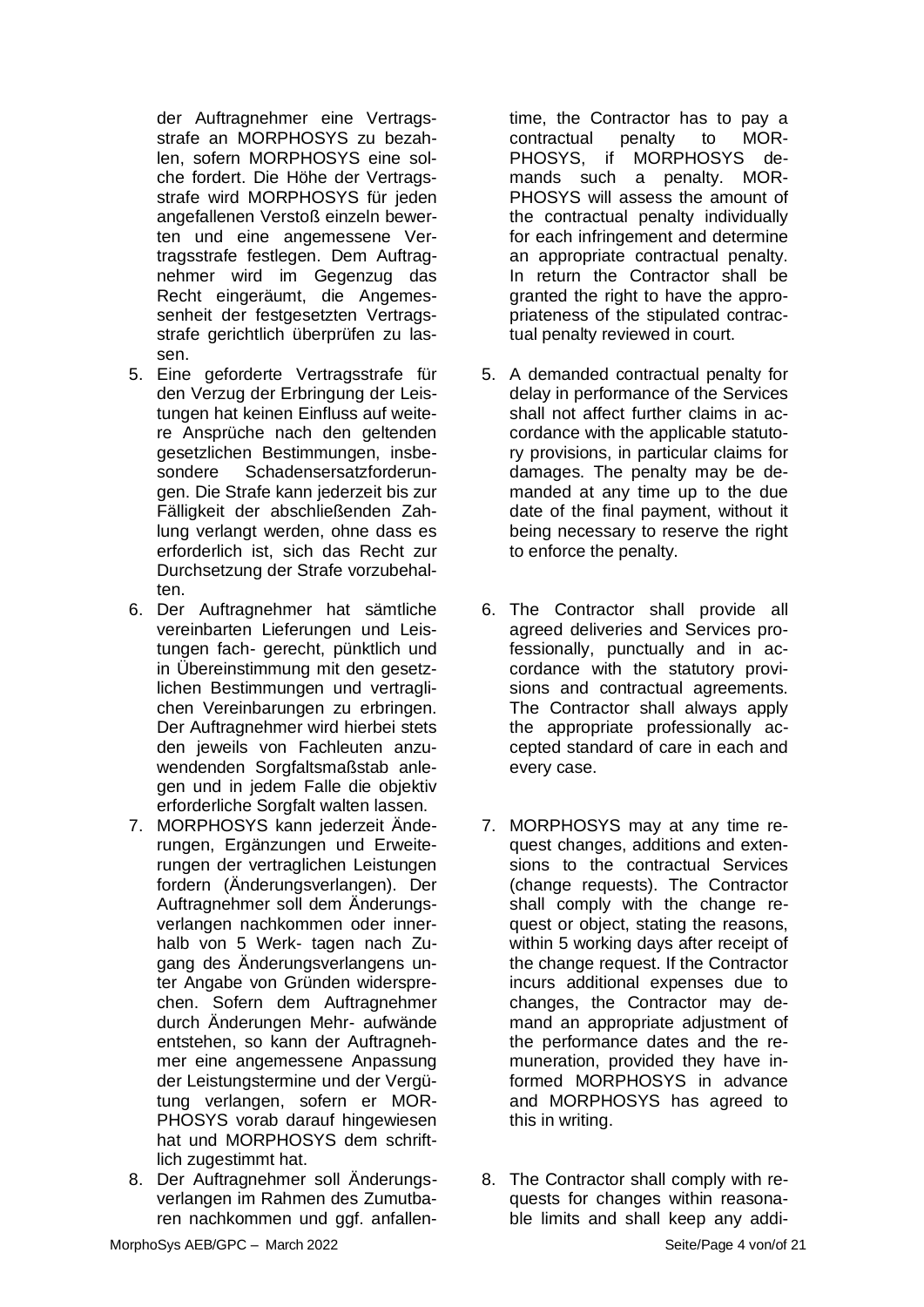de Zusatzkosten und Zeitverzögerungen so gering wie möglich halten. Widerspricht der Auftragnehmer einem Änderungs- verlangen rechtzeitig oder sind MORPHOSYS die anfallenden Zusatz- kosten und/oder Zeitverzögerungen zu hoch, so werden der Auftragnehmer und MOR-PHOSYS versuchen, eine Einigung über ein Änderungsverlangen herbeizuführen. Erfolgt keine Einigung, kann MORPHOSYS entweder an dem alten Auftrag ohne Änderung festhalten oder den Auftrag ganz oder teilweise stornieren, wenn ein Festhalten daran ohne die verlangte Änderung unzumutbar ist.

- 9. Der Auftragnehmer erbringt die Leistungen selbständig und eigenverantwortlich. Insbesondere trägt er bei Werkleistungen die Erfolgsverantwortung, soweit nichts anderes vereinbart ist.
- 10. Der Auftragnehmer ist in der Organisation der Leistungserbringung grundsätzlich frei. Sofern MOR-PHOSYS jedoch verlangt, dass Leistungen zu bestimmten Zeiten und/oder an bestimmten Orten erfolgen sollen, so wird der Auftragnehmer diesem Verlangen nachkommen, soweit ihm dies zumutbar ist, und sich im zweckmäßigen und erforderlichen Umfang mit MORPHO-SYS abstimmen.
- 11. Der Auftragnehmer benennt für die Zeit der Leistungserbringung einen Ansprechpartner (etwa Projektleiter). Sollte das Anstellungsverhältnis mit dem Ansprechpartner während der Laufzeit des Vertrags enden oder der Ansprechpartner für längere Zeit nicht zur Verfügung stehen, ist der Auftragnehmer berechtigt, einen neuen Ansprechpartner zu benennen, der bei Beginn seiner Tätigkeit über den Stand der Leistungen unterrichtet ist.
- 12. Soweit in dem Auftrag die Bestandteile der geschuldeten Leistungen nicht voll- ständig oder nicht eindeutig beschrieben, für die Erbringung der jeweiligen Leistungen (ggf. den Projekterfolg) aber erforderlich sind, sind diese Leistungsbestandteile nach Abstimmung mit MORPHOSYS gleichwohl vom Auftragnehmer zu

tional costs and delays as low as possible. If the Contractor objects in due time to a request for change or if the additional costs and/or time delays incurred for MORPHOSYS are too high, the Contractor and MORPHOSYS shall attempt to reach an agreement on a request for change. If no agreement is reached, MORPHOSYS may either adhere to the old Order without amendment or cancel the Order in whole or in part if adherence to it without the requested amendment is unreasonable.

- 9. The Contractor shall provide the Services independently and on their own responsibility. In particular with deliverables, they bear the responsibility for success, unless otherwise agreed.
- 10. The Contractor is basically free to organize the provision of Services. If, however, MORPHOSYS requires that Services be provided at specific times and/or in specific locations, the Contractor shall comply with this request to the extent that this is reasonable for the Contractor and shall be coordinated to the extent appropriate and necessary with MOR-PHOSYS.
- 11. The Contractor shall designate a contact person (e.g. project manager) for the time of performance of the Services. Should the employment relationship with the contact person end during the term of the contract or should the contact person not be available for a longer period of time, the Contractor shall be entitled to name a new contact person who is informed about the status of the Services at the beginning of its activity.
- 12. As far as the components of the Services to be owed are not described completely or not clearly in the Order, but are necessary for the rendering of the respective Services (if applicable, the project success), these components are to be rendered by the Contractor after agreement with MORPHOSYS. In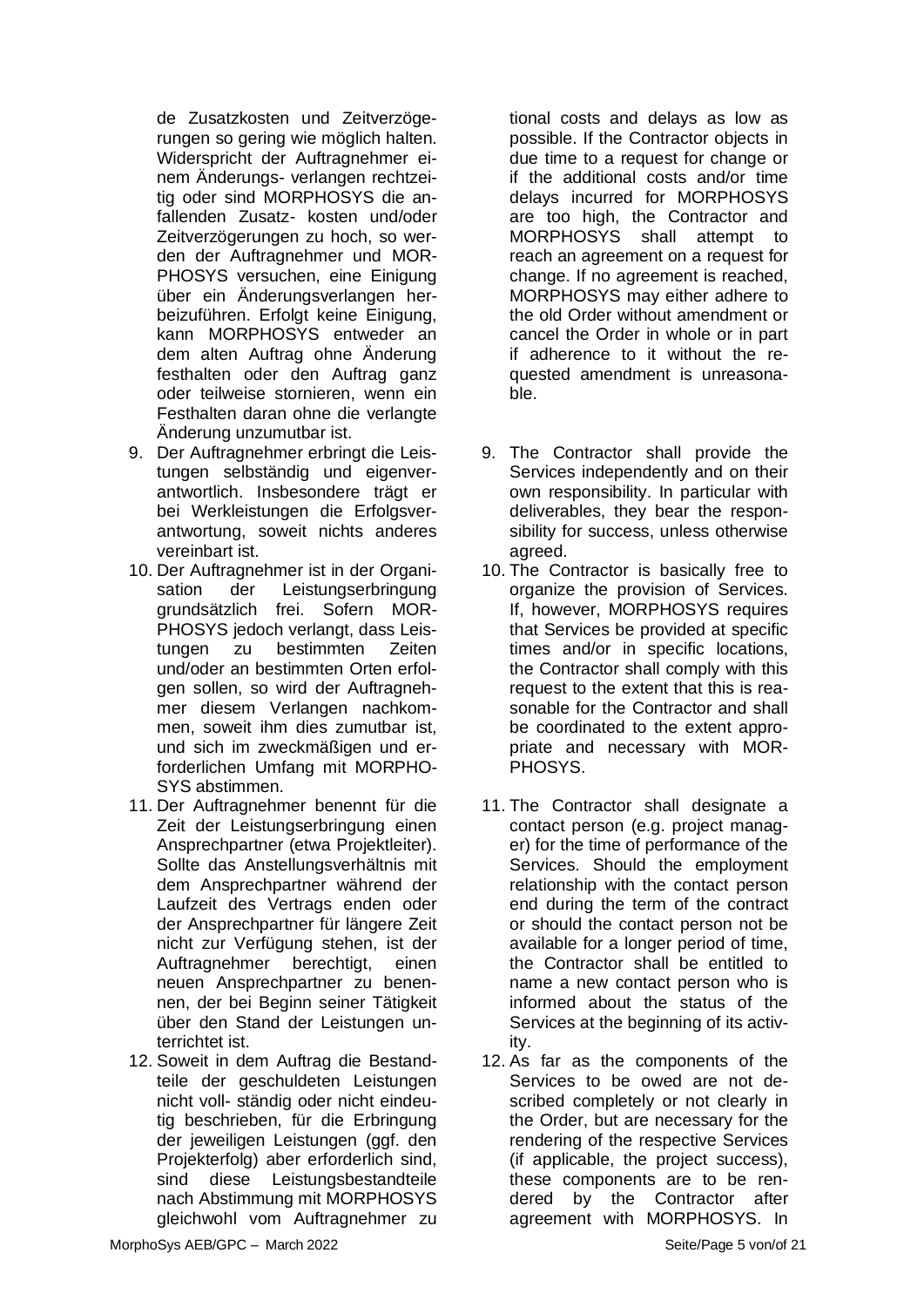erbringen. Im Falle von Unklarheiten oder nicht eindeutigen Beschreibungen hinsichtlich einer zu erbringenden Leistung wird der Auftragnehmer MORPHOSYS umgehend kontaktieren und Klarstellung erbitten, auch während eines laufenden Auftrages.

- 13. Der Auftragnehmer setzt bei der Erbringung der Leistungen qualifizierte und erfahrene Mitarbeiter ein, die in der Lage sind, die vertraglich geschuldete Dienstleistung ohne längere Einarbeitungszeiten durchzuführen. Im Rahmen eines Auftrages wird – soweit möglich – ein fester Mitarbeiterstamm eingesetzt. Der Auftragnehmer koordiniert die Mitarbeiter entsprechend den Anforderungen des Auftrages, so dass die Leistungen vertragsgemäß erbracht wer- den können und trägt dafür Sorge, dass etwaige Ausfallzeiten der von ihm eingesetzten Mitarbeiter nicht zur Unterbrechung der Leistungen führen.
- 14. MORPHOSYS ist berechtigt, aus wichtigem Grund die Ablösung eines eingesetzten Mitarbeiters des Auftragnehmers zu verlangen. Dies gilt insbesondere dann, wenn Zweifel an der notwendigen Erfahrung oder Qualifikation bestehen. In diesem Fall wird der Auftragnehmer für einen qualifizierten Ersatz sorgen. Der Auftragnehmer kann einen Mitarbeiter ohne Zustimmung von MOR-PHOSYS ablösen, sollte das Anstellungsverhältnis mit dem Mitarbeiter während der Laufzeit des Vertrages enden oder der Mitarbeiter langfristig erkrankt sein oder aus sonstigem wichtigem Grund für längere Zeit nicht zur Verfügung stehen. In allen anderen Fällen hat MORPHOSYS das Recht der Ablösung eines Mitarbeiters des Auftragnehmers zu widersprechen. Alle mit der Ablösung eines Mitarbeiters des Auftragnehmers verbundenen Mehrkosten, ins- besondere für die Tätigkeitsübergabe, trägt der Auftragnehmer. Vereinbarte Termine bleiben hiervon unberührt.
- 15. Im Anschluss an die Ausführung des Auftrages stehen die eingesetzten Mitarbeiter des Auftragnehmers

the event of ambiguities or ambiguous descriptions regarding a service to be rendered, the Contractor shall immediately contact MORPHOSYS and request clarification, even during an ongoing Order.

- 13. The Contractor shall employ qualified and experienced staff for the provision of the Services who are in a position to carry out the Services owed under the contract without lengthy familiarization periods. As far as possible, a permanent employee of the Contractor is deployed within the framework of an Order. The Contractor shall coordinate their employee in accordance with the requirements of the Order so that the Services can be provided in accordance with the contract and shall ensure that any downtime of the employee employed by the Contractor does not lead to interruption of the Services.
- 14. MORPHOSYS is entitled to demand the replacement of a deployed employee of the Contractor for good cause. This applies in particular if there are doubts about the necessary experience or qualification. In this case, the Contractor shall provide a suitably qualified replacement. The Contractor may replace an employee without the consent of MORPHOSYS if the employment relationship with the employee ends during the term of the contract or if the employee is ill for a long time or is not available for a longer period for any other reasonable cause. In all other cases, MORPHOSYS has the right to object to the replacement of an employee of the Contractor. All additional costs associated with the replacement of an employee of the Contractor, in particular for the transfer of activities, shall be borne by the Contractor. Agreed dates remain unaffected by any such change.
- 15. Following the completion of the Order, the Contractor's employees will be available to clarify any technical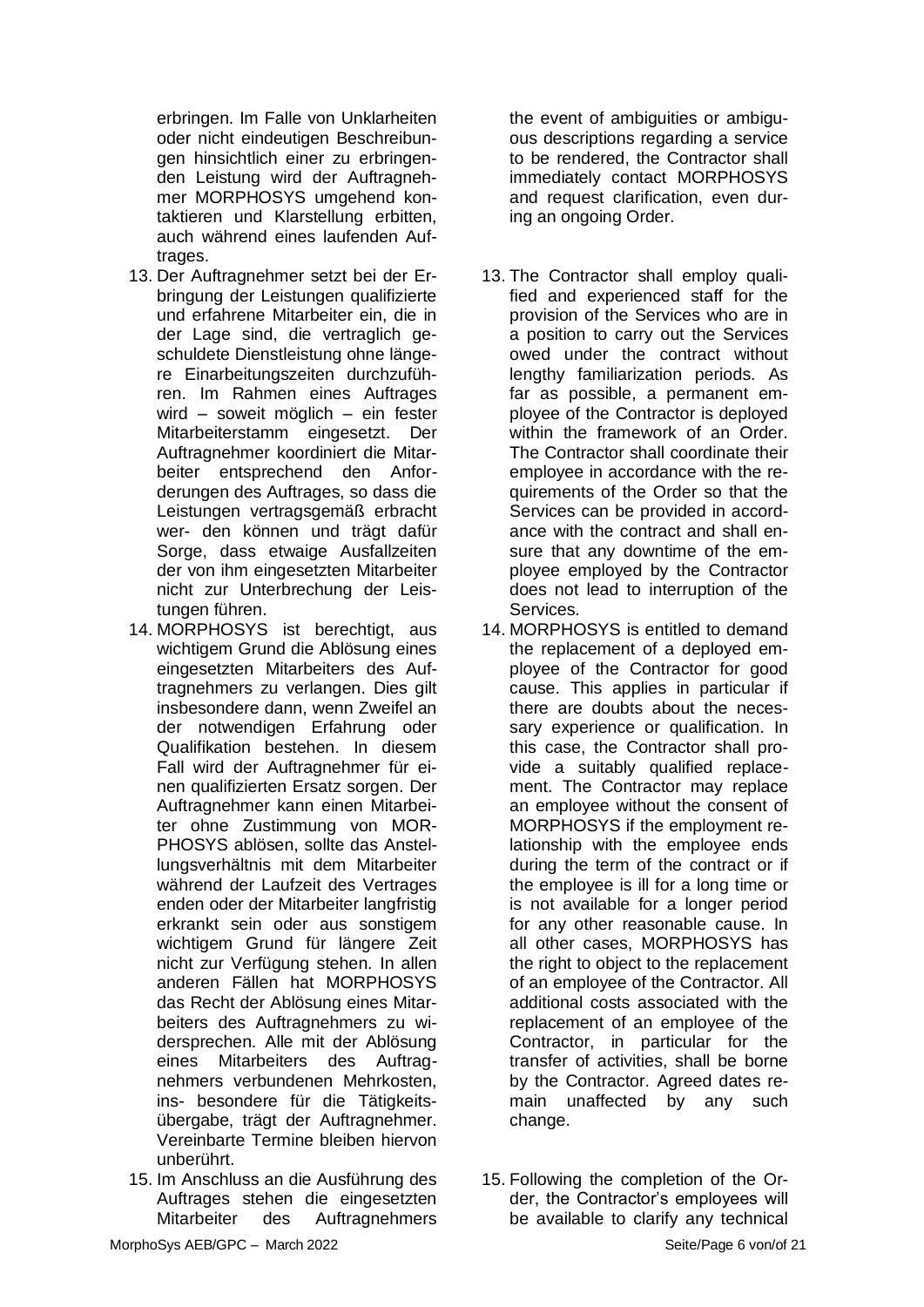noch zur Klärung von Fachfragen, die im Zusammenhang mit der Erbringung der Leistungen aufgetreten sind, zur Verfügung.

- ckung
	- 1. Der Auftragnehmer hat die Waren auf seine Kosten so zu verpacken, dass Beschädigungen während des Transports vermieden werden. MORPHOSYS ist nicht zur Beistellung von Material oder sonstigen Gegenständen verpflichtet. Der Auftragnehmer ist verpflichtet, Gefahrengut in Übereinstimmung mit den Anforderungen der zum Zeitpunkt der Lieferung geltenden gesetzlichen Bestimmungen zu verpacken, zu kenn- zeichnen und zu versenden. Ver- packungsmaterial ist nur in dem Umfang zu verwenden, der für diesen Zweck als erforderlich angesehen wird. Der Auftragnehmer soll, entsprechend dem Stand der Verpackungstechnik, umwelt- freundliche, nach Möglichkeit wiederverwendbare und/oder recyclingfähige, Verpackungsmaterialien verwenden.
	- 2. Sollte im Vertrag eine Lieferart vereinbart werden, bei der das Transportunternehmen nicht von MOR-PHOSYS beauftragt wird, ist der Auftragnehmer verpflichtet, die Beförderungsmöglichkeit zu wählen, die für MORPHOSYS am kostengünstigsten ist.

- 1. Die in einem Auftrag genannten Preise sind verbindlich und gelten als fix.
- 2. Geldbeträge verstehen sich in Euro, wenn nicht ausdrücklich anders festgelegt. Sie schließen sämtliche vertraglich vereinbarten Leistungen und ggf. erforderlichen Nebenleistungen des Auftragnehmers, wie z.B. Lieferung/ Transport, Montage, Einbau, Versicherung, Verpackung, Zölle, ein.
- 3. Vertraglich nicht ausdrücklich vereinbarte Leistungen, Auslagen oder Aufwendungen des Auftragnehmers (z.B. Reisezeiten, Reisekosten, Unterkunft, Verpflegung) werden von MORPHOSYS grundsätzlich nicht

issues that have arisen in connection with the provision of the Services.

### § 4 Regelungen für Versand und Verpa-§ 4 Shipping and Packaging Regulations

- 1. The Contractor shall pack the goods at their own expense in such a way that damage during transport is avoided. MORPHOSYS is not obliged to provide material or other objects. The Contractor is obliged to pack, label and dispatch dangerous goods in accordance with the requirements of the statutory provisions applicable at the time of delivery. Packaging material shall be used only to the extent considered necessary for this purpose. The Contractor shall use environmentally friendly (state of the art packaging technology) packaging materials that are reusable and/or recyclable wherever possible.
- 2. In the event that the contract provides for a mode of delivery in which the carrier is not contracted by MORPHOSYS, the Contractor shall be obliged to select the mode of transport that is most economical for MORPHOSYS.

### § 5 Vergütung/Zahlungsbedingungen § 5 Remuneration/ Terms of Payment

- 1. The prices stated in an Order are binding and shall be deemed fixed.
- 2. Monetary amounts shall be expressed in Euro, unless expressly stated otherwise. They include all contractually agreed services and any ancillary services required by the Contractor, such as delivery/transport, assembly, installation, insurance, packaging, customs duties.
- 3. Services, expenses or expenses of the Contractor not expressly agreed upon in the contract (e.g. travel time, travel expenses, accommodation, meals) will not be compensated or reimbursed separately by MOR-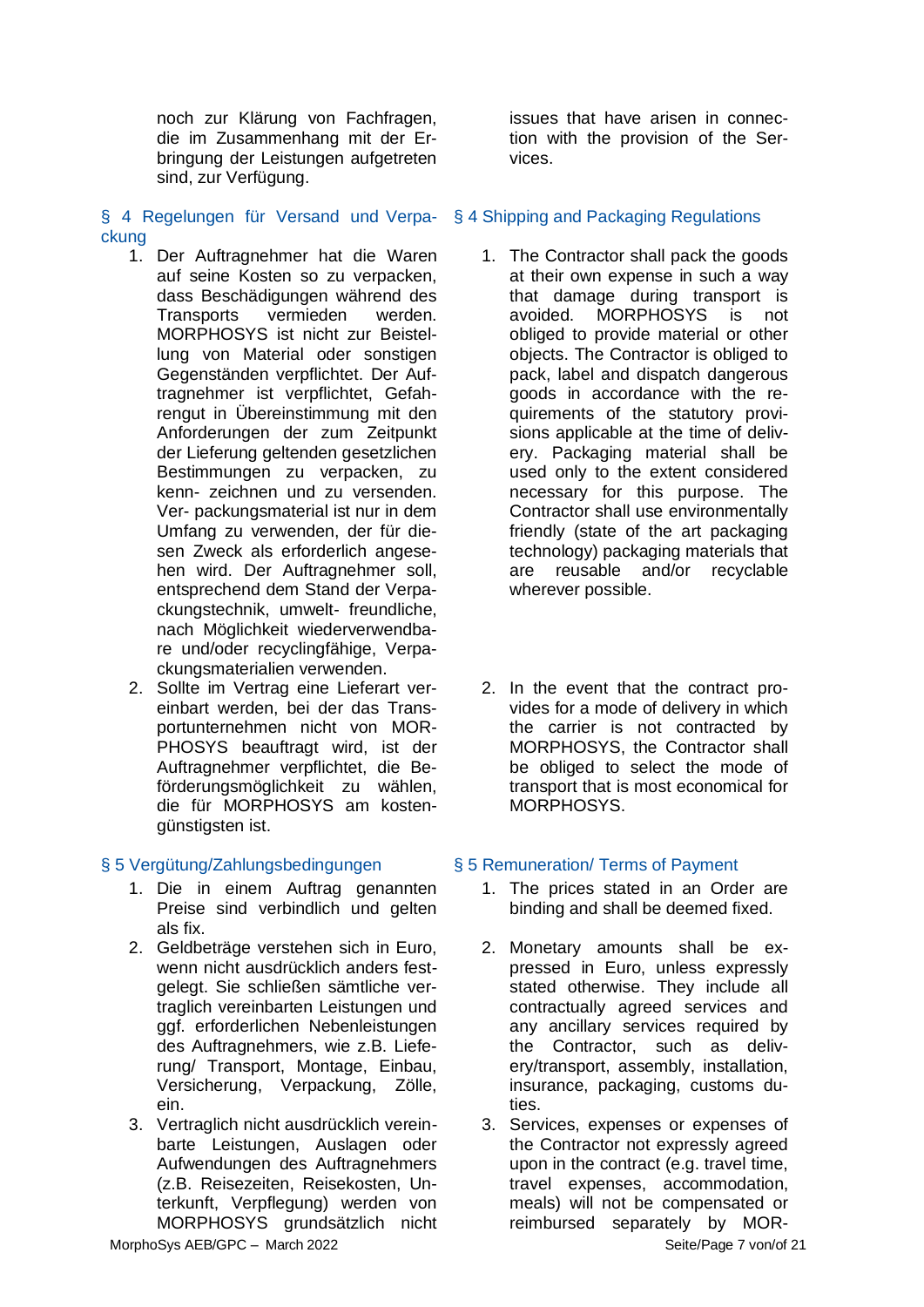gesondert vergütet oder erstattet. Nur für den Fall, dass MORPHOSYS die Vergütung oder Erstattung von Leistungen, Auslagen oder Aufwendungen schriftlich zugesagt hat, werden diese (i) im Einklang mit den entsprechend gültigen Reisekostenrichtlinien von MORPHOSYS, die dem Auftragnehmer auf Anfrage übersandt werden, und (ii) nur nach Vorlage entsprechender Quittungen und Belege durch den Auftragnehmer vergütet oder erstattet.

- 4. Der Auftragnehmer hat seine Leistungen nachprüfbar abzurechnen. Rechnungspositionen müssen insbesondere mit den Bestellpositionen übereinstimmen. In die Rechnung sind die Bestellnummer und die Bestellposition sowie der Leistungsempfänger aufzunehmen.
- 5. Alle in einem Auftrag genannten Preise verstehen sich netto ohne alle Steuern/ MwSt. Die Umsatzsteuer ist in allen Fällen gesondert auszuweisen.
- 6. Sofern schriftlich nicht anders vereinbart, sind Zahlungen nach Wahl von MORPHOSYS nach 14 Tagen abzüglich 3% Skonto oder nach 30 Tagen netto fällig. Die Frist beginnt an dem ersten Tag nach Erhalt der ordnungsgemäß ausgestellten Rechnung zu laufen. Unterliegt die bestellte Ware oder die beauftragten Leistungen einer Abnahmeprüfung oder einem Abnahmeverfahren, ist statt der "Lieferung" die "Abnahme" maßgeblich. Sofern eine Rechnung MORPHOSYS vor Erbringung der voll- ständigen Leistung (bzw. Abnahme) er- reicht, so beginnt die Zahlungsfrist frühestens mit der Erbringung der vollständigen Leistung (bzw. Abnahme).
- 7. MORPHOSYS kommt erst dann in Verzug, wenn MORPHOSYS auf eine Mahnung des Auftragnehmers, mit hin- reichender Fristsetzung, hin nicht leistet. Forderungen des Auftragnehmers gegen MORPHOSYS können nur mit ausdrücklicher schriftlicher Zustimmung von MOR-PHOSYS abgetreten werden. § 354a HGB bleibt unberührt.

MorphoSys AEB/GPC – March 2022 Seite/Page 8 von/of 21 8. MORPHOSYS ist berechtigt, die

PHOSYS. Only in the event that MORPHOSYS has agreed in writing to the payment or reimbursement of Services, expenses or outlays will these (i) be paid or reimbursed in accordance with the applicable MORPHOSYS travel expense guide- lines, which shall be sent to the Contractor upon request, and (ii) only after the Contractor has submitted appropriate receipts.

- 4. The Contractor shall invoice their Services in a verifiable manner. Invoice items must, in particular, match the Purchase Order items. The Purchase Order number and the Purchase Order item as well as the service recipient must be included on the invoice.
- 5. All prices stated in an Order are net prices without any taxes/ VAT. Value added tax shall be shown separately in all cases, if applicable.
- 6. Unless otherwise agreed in writing, payments are due after 14 days less 3% discount or after 30 days net, at the option of MORPHOSYS. The period shall commence on the first day following receipt of the invoice duly issued. If the ordered goods or the commissioned Services are subject to an acceptance test or an acceptance procedure, the "acceptance" shall be decisive instead of the "delivery". If an invoice reaches MORPHOSYS before the complete Services (or acceptance) has been rendered, the payment period begins at the earliest with the provision of the complete Services (or acceptance).
- 7. MORPHOSYS shall only be in default if MORPHOSYS fails to make payment after having received a reminder from the Contractor and a sufficient deadline having been set. The Contractor's claims against MORPHOSYS may only be assigned with the express written consent of MORPHOSYS. Sec. 354a German Commercial Code (HGB) remains unaffected.<br>8. MORPHOSYS is entitled to transfer
-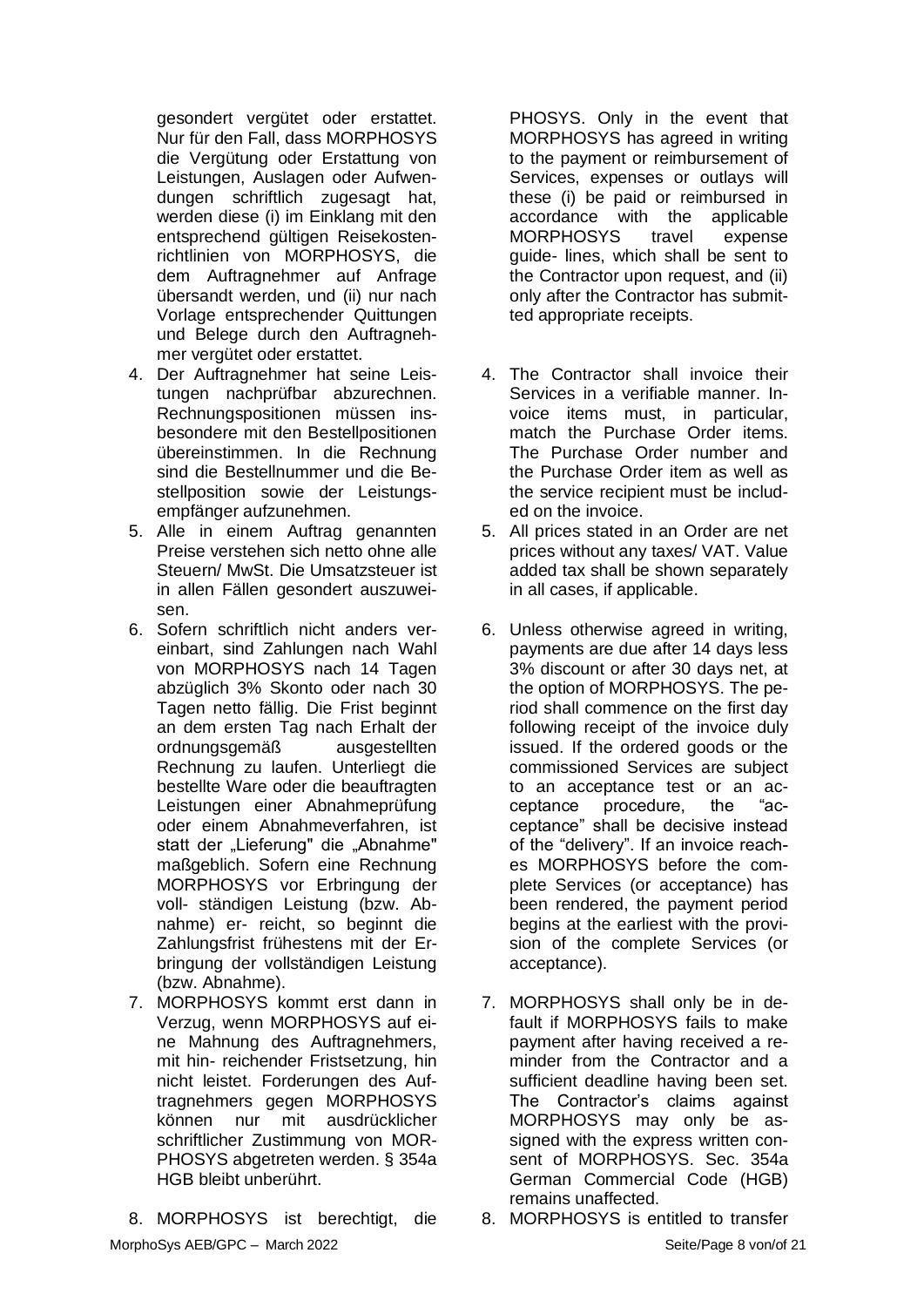Rechte und Pflichten aus dem Vertrag insgesamt oder einzeln einem verbundenen Unter- nehmen zu übertragen. Einer Zustimmung des Auftragnehmers bedarf es hierzu nicht.

- 9. Dem Auftragnehmer stehen keine Zurückbehaltungsrechte zu, soweit sie auf Gegenansprüchen aus anderen Rechtsgeschäften mit MOR-PHOSYS herrühren.
- 10. Eine Aufrechnung und die Geltendmachung von Zurückbehaltungsrechten durch den Auftragnehmer ist nur mit solchen Forderungen möglich, die unbestritten oder rechtskräftig festgestellt worden sind.
- 11. Die gelieferte Ware geht mit der Übergabe in das Eigentum von MORPHOSYS über. Die Vereinbarung eines einfachen, erweiterten oder verlängerten Eigentumsvorbehaltes wird hiermit ausgeschlossen. In jedem Fall ist MORPHOSYS ohne weiteres, insbesondere ohne Genehmigung oder Anzeige, berechtigt, die gelieferte Ware zu verarbeiten oder darüber in sonstiger Weise zu verfügen.

# § 6 Prüfung auf Mängel, Abnahme, Gefahrübergang

1. MORPHOSYS prüft die gelieferten Waren bzw. erbrachten Leistungen inner- halb einer angemessenen Frist nach Lieferung/Erbringung auf offenkundige Mängel in der Qualität und Quantität (Eingangsprüfung) und zeigt dem Auftragnehmer derartige Mängel innerhalb von 10 Werktagen nach deren Entdeckung an. Erfolgt innerhalb dieser Frist keine solche Anzeige, gelten die betreffenden Leistungen als vertragsgemäß erbracht, es sei denn, es werden später Mängel entdeckt, die bei der Eingangsprüfung nicht erkennbar waren. Mängel, die während der Eingangsprüfung nicht erkennbar waren, zeigt MORPHOSYS dem Auftragnehmer an, sobald sie im gewöhnlichen Geschäftsverlauf entdeckt werden. Die Anzeige eines später entdeckten Mangels gilt als fristgerecht, wenn sie innerhalb von 10 Werktagen ab dem Zeitpunkt der Entdeckung erfolgt. Zahlungen bethe rights and obligations from the contract in its entirety or individually to an affiliated company. The Contractor's consent is not required for this.

- 9. The Contractor is not entitled to any rights of retention insofar they arise from counterclaims from other legal trans- actions with MORPHOSYS.
- 10. A set-off and the assertion of rights of retention by the Contractor is only possible with claims which are undisputed or have been legally established.
- 11. The delivered goods become the property of MORPHOSYS upon delivery. The agreement of a simple, extended or prolonged retention of title is hereby excluded. In any case, MORPHOSYS is entitled without further ado, in particular without approval or notification, to process the delivered goods or to dispose of them in any way.

### § 6 Inspection for Defects, Acceptance, Transfer of Risk

1. MORPHOSYS shall inspect the delivered Goods or Services within a reasonable period after delivery/performance for obvious defects in quality and quantity (incoming inspection) and shall notify the Contractor of such defects within 10 working days after their discovery. If no such notification is made within this period, the Services concerned shall be deemed to have been rendered as agreed, unless defects are discovered later which were not identifiable during the incoming inspection. MORPHOSYS shall notify the Contractor of any defects which were not identifiable during the incoming inspection as soon as they are discovered in the ordinary course of business. The notification of a defect discovered later shall be deemed to have been made in due time if it is made within 10 working days from the date of discovery. Payments do not constitute a waiver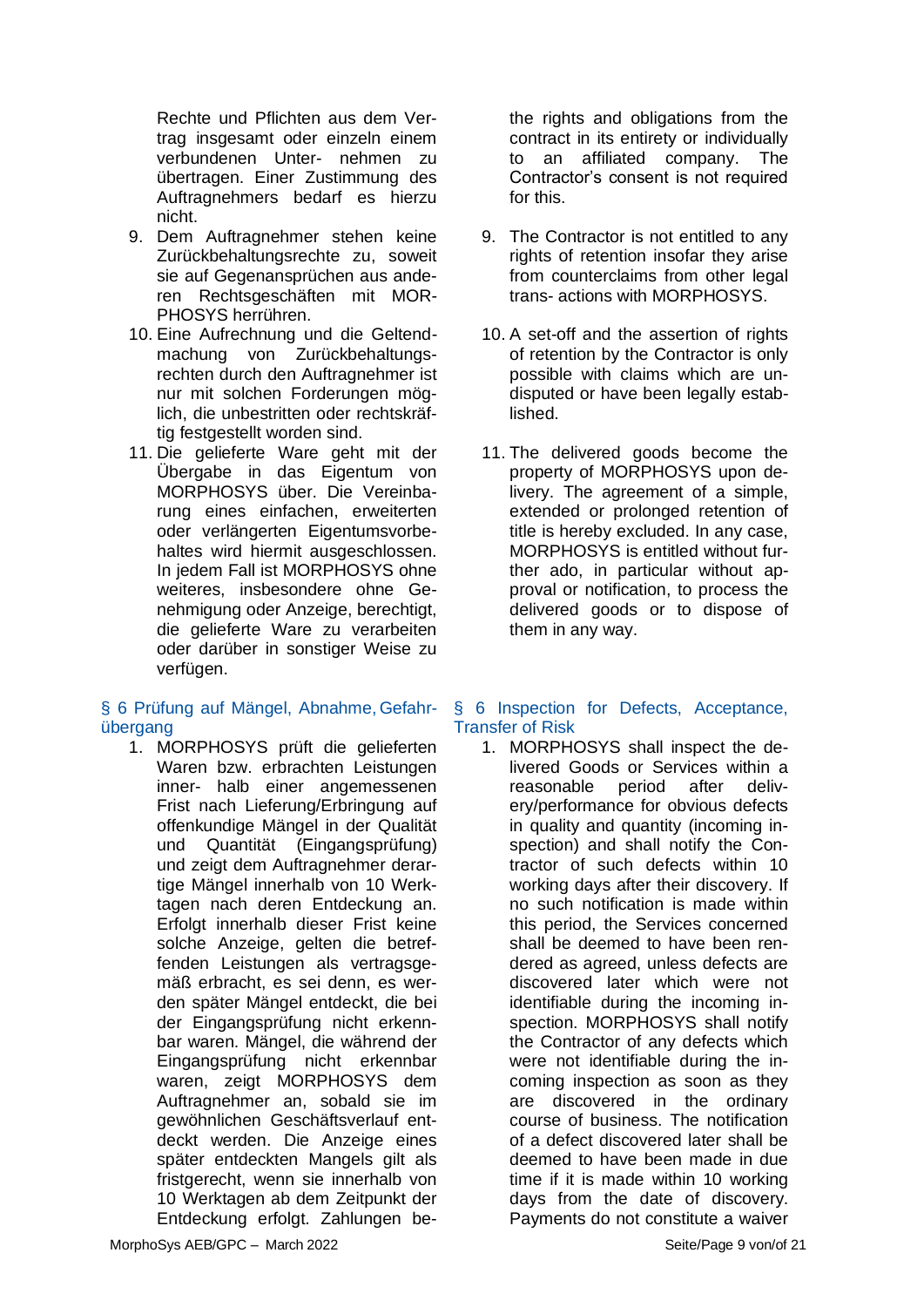deuten keinen Verzicht auf Mängelansprüche. Die vorbehaltlose Anoder Abnahme von Lieferungen oder Leistungen stellt keinen Verzicht auf gesetzliche oder vertragliche Ansprüche wegen Schlechtleistungen, Liefer- oder Leistungsverzögerungen dar.

- 2. Für die fristgerechte Übermittlung von Mängelanzeigen ist das Datum der Absendung (Poststempel) der Anzeige maßgeblich.
- 3. Haben die Parteien vereinbart, dass die Waren bzw. Leistungen abzunehmen sind, oder unterliegt das bestellte Produkt oder die bestellte Dienst-/Werkleistung einer Abnahmeprüfung oder einem Abnahmeverfahren auf Grund gesetzlicher Bestimmungen, hat der Auftragnehmer sie MORPHOSYS zur Abnahme anzubieten, sobald er seine Leistungen er- bracht hat. Die Abnahme wird schriftlich dokumentiert; eine konkludente Abnahme ist ausgeschlossen.
- 4. Lieferungen und Leistungen des Auftragnehmers erfolgen nach Incoterms 2010, grundsätzlich DAP (Delivered At Place) am Sitz von MORPHOSYS oder einem anderen von MORPHOSYS bestimmten Ort. Gefahrübergang ist hiernach am Sitz von MORPHOSYS oder einem anderen von MORPHOSYS bestimmten Ort. Wenn die Parteien im Vertrag vereinbart haben, dass die Waren bzw. die Dienst- oder Werkleistungsergebnisse abzunehmen sind, oder unterliegt das bestellte Produkt oder die bestellte Dienst-/Werkleistung einer Abnahmeprüfung oder einem Abnahmeverfahren auf Grund gesetzlicher Bestimmungen, so geht die Gefahr erst mit der Abnahme auf MORPHOSYS über.

# § 7 Gewährleistung is a senator § 7 Warranty

1. Die Rechte von MORPHOSYS bei Sach- und Rechtsmängeln der Waren oder Leistungen und bei sonstigen Pflichtverletzungen des Auftragnehmers richten sich nach den allgemeinen gesetzlichen Vorschriften. Die Bestimmungen dieser AEB ergänzen insoweit nur die gesetzlichen Rechte von MORPHOSYS.

2. Der Auftragnehmer gewährleistet, 2. The Contractor guarantees that the

of claims based on defects. The unconditional acceptance or acceptance of deliveries or Services shall not constitute a waiver of statutory or contractual claims due to poor performance and delays in delivery or performance.

- 2. The date of dispatch (postmark) of the notification shall be decisive for the timely transmission of notifications of defects.
- 3. If the parties have agreed that the Goods or Services are to be accepted, or if the ordered product or service is subject to an acceptance test or an acceptance procedure due to legal regulations, the Contractor shall offer it to MORPHOSYS for acceptance as soon as they have rendered their Services. Acceptance shall be documented in writing; an implied acceptance is excluded.
- 4. Deliveries and services of the Contractor are carried out according to Incoterms 2010, in principle DAP (Delivered at Place) at the domicile of MORPHOSYS or another place determined by MORPHOSYS. The transfer of risk shall be at the registered office of MORPHOSYS or at any other place designated by MORPHOSYS. If the parties have agreed in the contract that the Goods or Services results are to be accepted, or if the ordered product or service is subject to an acceptance test or an acceptance procedure on the basis of statutory provisions, the risk shall only pass to MORPHOSYS upon acceptance.

- 1. The rights of MORPHOSYS in the case of material defects and defects of title of the Goods or Services and in the case of other breaches of duty by the Contractor shall be governed by the general statutory provisions. The provisions of these GPCs only supplement the statutory rights of MORPHOSYS in this respect.
- MorphoSys AEB/GPC March 2022 Seite/Page 10 von/of 21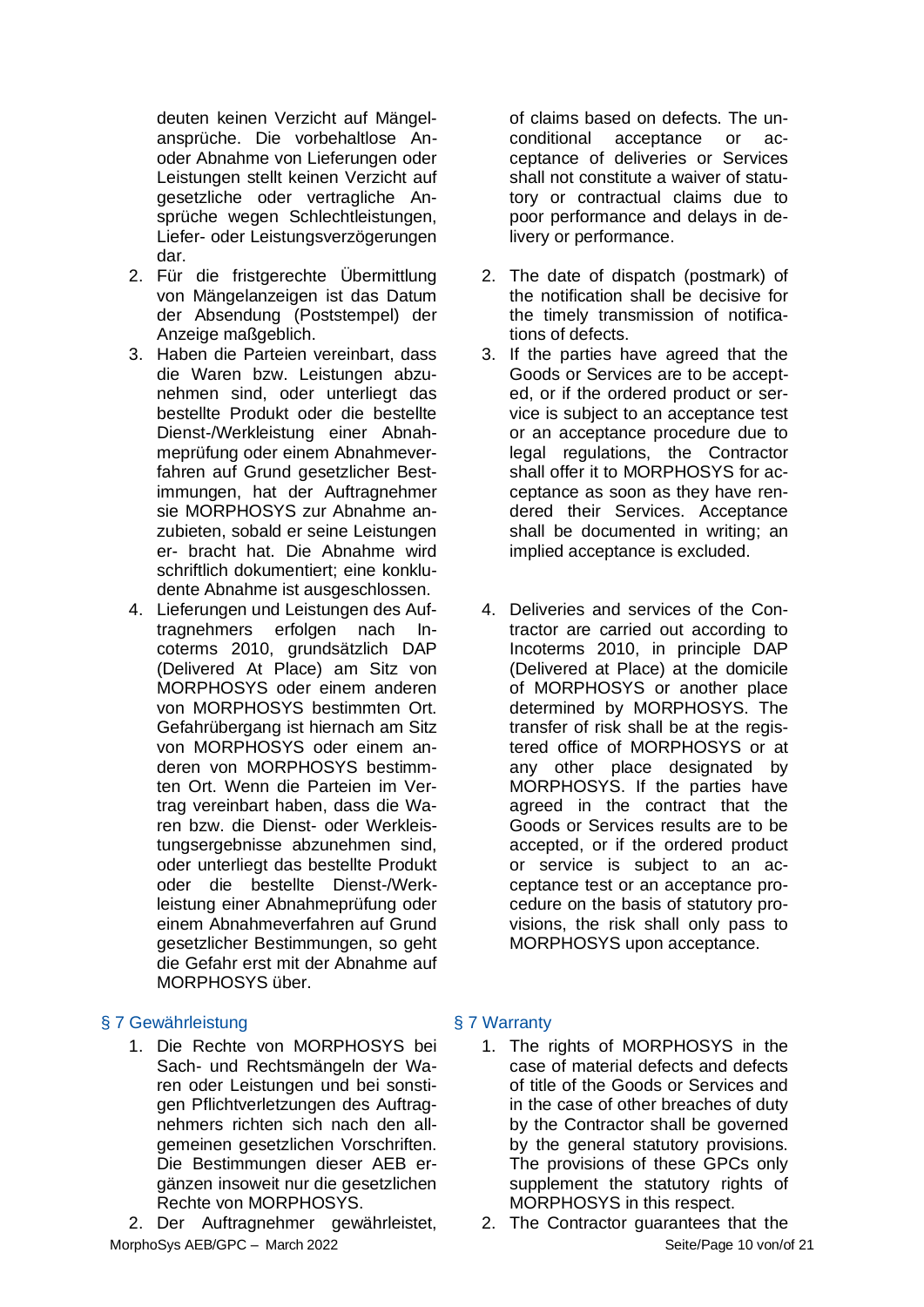dass die gelieferten Waren und erbrachten Leistungen frei von Sachund Rechtsmängeln sind. Bei Waren gewährleistet der Auftragnehmer insbesondere, dass sie frei von Material- und Verarbeitungsfehlern sind, die deren Wert oder Tauglichkeit für den vertraglich geforderten oder üblichen Gebrauch mindern.

- 3. Der Auftragnehmer steht dafür ein, dass sämtliche von ihm erbrachten Leistungen und/oder gelieferten Waren (a) den vereinbarten Anforderungen und (b) allen sowohl für MORPHOSYS als auch für den Auftragnehmer geltenden Gesetzen, Rechtsverordnungen, Normen (z.B. DIN-, EN-, VDE- und ISO-Normen) und anerkannten Regeln der Technik entsprechen.
- 4. Sollten die erbrachten Leistungen und/oder gelieferten Waren eine oder alle der vorgenannten oder sonst geschuldeten Eigenschaften nicht erfüllen, ist MORPHOSYS berechtigt, die Beseitigung des Mangels zu verlangen. Die Nacherfüllung hat unverzüglich zu erfolgen und umfasst nach Wahl von MORPHO-SYS, die Beseitigung des Mangels oder die Lieferung einer mangelfreien Sache.
- 5. Die Kosten für die Mängelbeseitigung, einschließlich jeglicher Nebenkosten, sind vom Auftragnehmer zu tragen. Wenn die Nacherfüllung nicht innerhalb einer von MORPHO-SYS festgelegten angemessenen Frist erfolgt oder falls der Auftragnehmer die Nacherfüllung verweigert, ist MORPHOSYS berechtigt, die Vergütung zu mindern oder bei einem wesentlichen Mangel gemäß den gelten- den gesetzlichen Regelungen vom Vertrag zurückzutreten. Dem Auftragnehmer stehen maximal 2 Nacherfüllungsversuche zu. Wäre der Auftragnehmer selbst bei Setzen einer kurzen Frist zur Nacherfüllung nicht in der Lage, die Nacherfüllung so rasch zu leisten, wie dies zur Abwehr unverhältnismäßig großer Schäden erforderlich ist, hat MOR-PHOSYS das Recht, den Mangel selbst oder durch Dritte beseitigen zu lassen und Ersatz der notwendigen Kosten und Aufwendungen zu

delivered Goods and Services are free of material defects and defects of title. In the case of Goods, the Contractor guaran- tees in particular that they are free from material and processing defects which reduce their value or suitability for the contractually required or customary use.

- 3. The Contractor shall be responsible for ensuring that all Services and/or Goods delivered by them comply with (a) the agreed requirements and (b) all laws, ordinances, standards (e.g. DIN, EN, VDE and ISO standards) and recognized rules of technology applicable both to MOR-PHOSYS and to the Contractor.
- 4. If the Services and/or Goods delivered do not meet one or all of the aforementioned or otherwise owed features, MORPHOSYS shall be entitled to demand that the defect be remedied. Subsequent performance shall be effected immediately and shall include, at the option of MOR-PHOSYS, the removal of the defect or the delivery of a defect-free item.
- 5. The costs of remedying the defect, including any ancillary costs, shall be borne by the Contractor. If the subsequent performance does not take place within a reasonable period set by MORPHOSYS or if the Contractor refuses the subsequent performance, MORPHOSYS shall be entitled to reduce the remuneration or to withdraw from the contract in the event of a material defect in accordance with the applicable statutory provisions. The Contractor is entitled to a maximum of 2 attempts at subsequent performance. If the Contractor is not willing or able, even after setting a short deadline for subsequent performance, to perform subsequent performance as quickly as is necessary to prevent disproportionately large da- mages, MORPHOSYS shall have the right to remedy the defect itself or have it remedied by third parties and to demand reimbursement of the neces-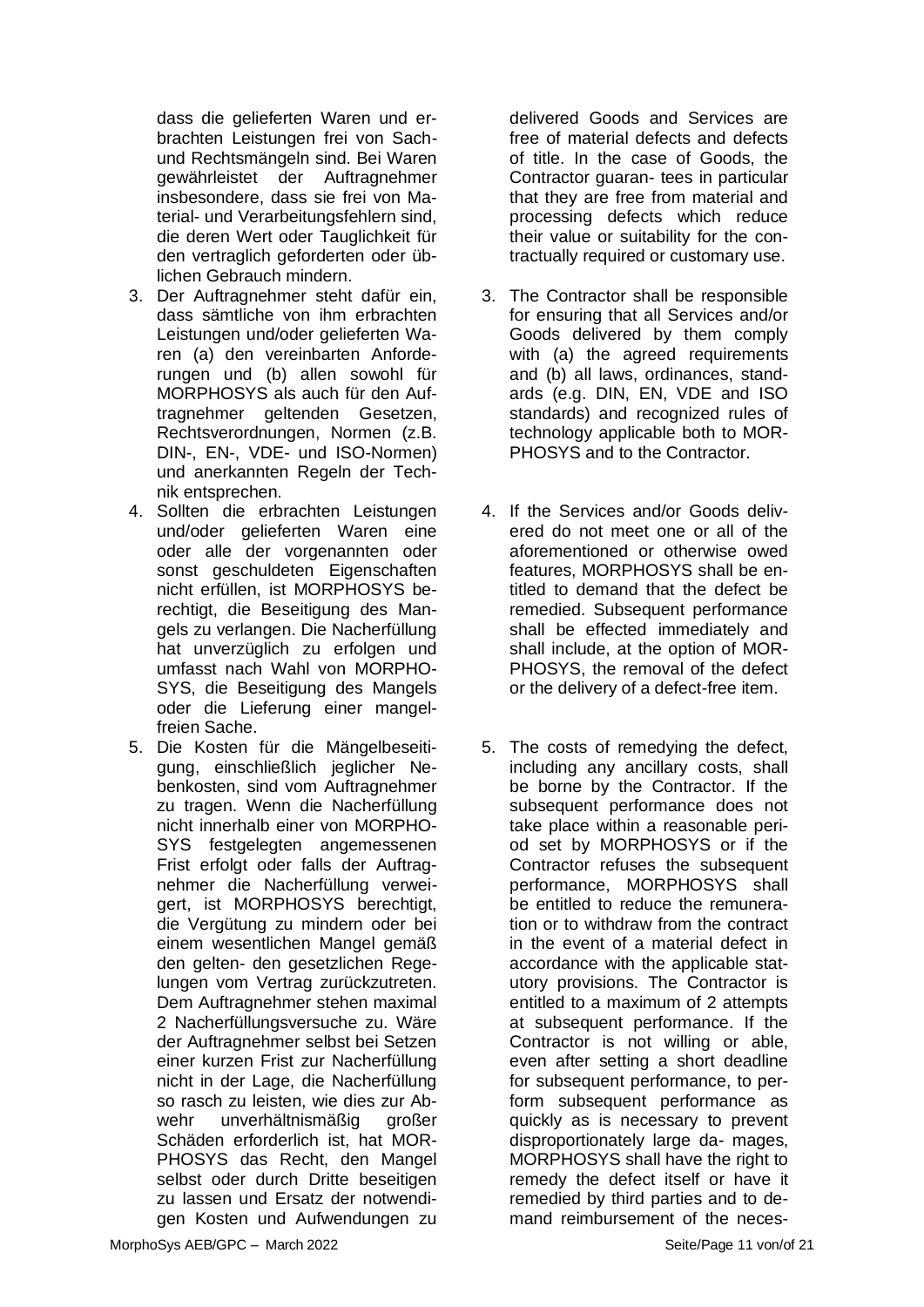verlangen. Das Gleiche gilt, wenn der Auftragnehmer den Mangel nach erfolglosem Ablauf einer von MOR-PHOSYS gesetzten angemessenen Frist nicht beseitigt hat. Die gesetzlichen Rechte auf Schadenersatz, insbesondere Schadenersatz statt der Leistung und Erstattung von Aufwendungen, bleiben stets unberührt.

- 6. Erfüllungsort für eine Nacherfüllung ist der Belegenheitsort der Sache. Die Nacherfüllung umfasst einen etwaigen Ausbau und Abtransport ebenso wie den Einbau der Ersatzlieferung.
- 7. Das Recht von MORPHOSYS auf Selbstvornahme gemäß §§ 634 Nr. 2, 637 BGB bleibt unabhängig etwaiger vorstehender Rechte unberührt, sofern eine Werkleistung vorliegt.
- 8. Der Auftragnehmer haftet für Mängel, die innerhalb von 24 Monaten ab dem Datum des Wareneingangs bei MORPHOSYS bzw. ab dem Datum der Abnahme entstehen.
- 9. Hat der Auftragnehmer die Beschaffenheit oder die Haltbarkeit der gelieferten Ware garantiert, kann MOR-PHOSYS zusätzlich nach den Bedingungen der Garantie Ansprüche und Rechte geltend machen.
- 10. Der Auftragnehmer stellt MORPHO-SYS von jeglichen Produkthaftungsansprüchen oder Ansprüchen nach dem deutschen Produkthaftungsgesetz frei, die einem Fehler in der vom Auftragnehmer gelieferten Ware zuzuschreiben sind. Der Auftragnehmer ist verpflichtet, während der Dauer des Vertrages eine Produkthaftpflichtversicherung mit einer angemessenen Mindestdeckung aufrechtzuerhalten.
- 11. Unbeschadet dieser Bestimmungen haftet der Auftragnehmer nach den bestehenden gesetzlichen Vorschriften.

### § 8 Haftung, Versicherung § 8 Liability, Insurance

1. Die Haftung des Auftragnehmers richtet sich nach den gesetzlichen Bestimmungen. Der Auftragnehmer haftet stets auch für das Verschulden seiner Erfüllungs- und Verrichtungsgehilfen und auch etwaiger Unsary costs and expenses from the Contractor. The same shall apply if the Contractor has not remedied the defect after the un- successful expiry of a reasonable dead- line set by MORPHOSYS. The statutory rights to damages, in particular damages instead of performance, and reimbursement of expenses shall always remain unaffected.

- 6. The place of performance for any rectification is the location of the goods. The supplementary performance includes any removal and transport as well as the installation of the replacement delivery.
- 7. The right of MORPHOSYS to selfexecution according to §§ 634 No. 2, 637 BGB remains unaffected, independent of any rights mentioned above, if a work performance is present.
- 8. The Contractor shall be liable for defects arising within 24 months from the date of receipt of the Goods by MORPHOSYS or from the date of acceptance.
- 9. If the Contractor has guaranteed the quality or the durability of the delivered Goods, MORPHOSYS may additionally assert claims and rights according to the terms of the guarantee.
- 10. The Contractor shall indemnify MORPHOSYS against any product liability claims or claims under the German Product Liability Act which are attributable to a defect in the Goods delivered by the Contractor. The Contractor is obliged to maintain product liability insurance with an appropriate minimum coverage for the duration of the contract.
- 11. Notwithstanding these provisions, the Contractor shall be liable in accordance with the existing statutory provisions.

1. The liability of the Contractor shall be governed by the statutory provisions. The Contractor shall always also be liable for the fault of their vicarious agents and subcontractors as well as for their own fault.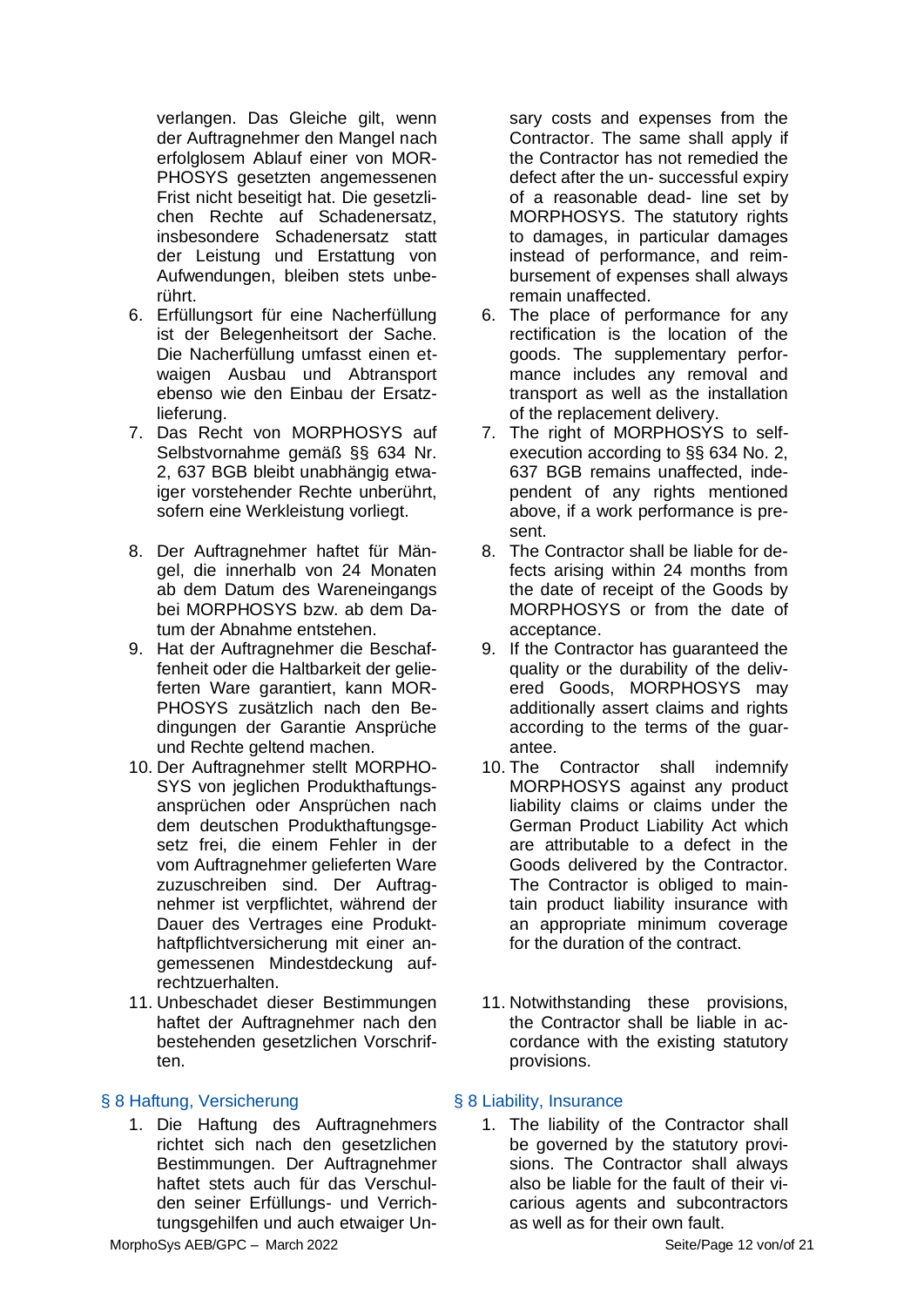terauftragnehmer wie für eigenes Verschulden.

- 2. MORPHOSYS haftet uneingeschränkt (i) für vorsätzlich oder grob fahrlässig verursachte Schäden, (ii) für die Verletzung wesentlicher Vertragspflichten, d. h. solcher Pflichten, deren Erfüllung die ordnungsgemäße Durchführung des Vertrages überhaupt erst ermöglicht und auf deren Einhaltung der Auftragnehmer regelmäßig vertraut und vertrauen darf (Kardinalpflichten), (iii) für arglistig verschwiegene Mängel, (iv) für Schäden aus der Verletzung des Lebens, des Körpers oder der Gesundheit, (v) für Ansprüche nach dem Produkthaftungsgesetz, und (vi) bei ausdrücklicher Übernahme einer Beschaffenheitsgarantie durch MORPHOSYS. Eine weiter- gehende Haftung von MORPHOSYS ist ausgeschlossen.
- 3. Der Auftragnehmer versichert, für die Dauer der Vertragsbeziehung zu MORPHOSYS (einschließlich etwaiger Garantie- und Verjährungsfristen) eine Haftpflichtversicherung für Personen-, Sach- und Vermögensschäden abzuschließen und aufrecht zu erhalten, die auch Schäden umfasst, die aus der Erbringung der Leistungen entstehen können und eine ausreichende Deckungssumme aufweist. Auf Verlangen wird der Auftragnehmer den von ihm zu unterhaltenden Versicherungsschutz nachweisen. Sämtliche gesetzlichen und vertraglichen Rechte von MOR-PHOSYS bestehen unabhängig vom Versicherungsschutz.

### § 9 REACH-Klausel für die Lieferung von Waren

Der Auftragnehmer steht dafür ein, dass alle Waren und Leistungen den Bestimmungen der Verordnung (EG) Nr. 1907/2006 zur Registrierung, Bewertung, Zulassung und Beschränkung chemischer Stoffe (REACH-Verordnung) sowie der Verordnung (EG) Nr. 1272/2008 über die Einstufung, Kennzeichnung und Verpackung von Stoffen und Gemischen (CLP-Verordnung) entsprechen. Der Auftragnehmer steht insbesondere dafür ein, dass die in den von ihm gelieferten Waren enthaltenen Stoffe, soweit erforderlich, der REACH-Verordnung gemäß regis-

- 2. MORPHOSYS is liable without limitation for damages caused intentionally or by gross negligence, (ii) for the violation of essential contractual obligations, i.e. such obligations, the fulfilment of which is essential for the proper performance of the contract and the observance of which the Contractor regularly relies on (cardinal obligations), (iii) for fraudulently concealed defects, (iv) for damages resulting from injury to life, limb or health, (v) for claims under the Product Liability Act, and (vi) in the event of MORPHOSYS expressly assuming a quality guarantee. Any further liability of MORPHOSYS is excluded.
- 3. The Contractor assures that for the duration of the contractual relationship with MORPHOSYS (including any guarantee and limitation periods) he will take out and maintain liability insurance for personal injury, damage to property and financial losses, which also includes losses which may arise from the provision of the Services and which have a sufficient sum insured. Upon request, the Contractor shall provide evidence of the insurance cover to be maintained by them. All legal and contractual rights of MORPHOSYS exist independently of the insurance cover.

### § 9 REACH Clause for the Delivery ofGoods

The Contractor guarantees that all Goods and Services comply with the provisions of Regulation (EC) No. 1907/2006 on the Registration, Evaluation, Authorisation and Restriction of Chemicals (REACH Regulation) and Regulation (EC) No. 1272/2008 on the Classification, Labelling and Packaging of Substances and Mixtures (CLP Regulation). In particular, the Contractor warrants that the substances contained in the Goods delivered by it are registered in accordance with the REACH Regulation, if necessary. The Contractor shall provide MORPHOSYS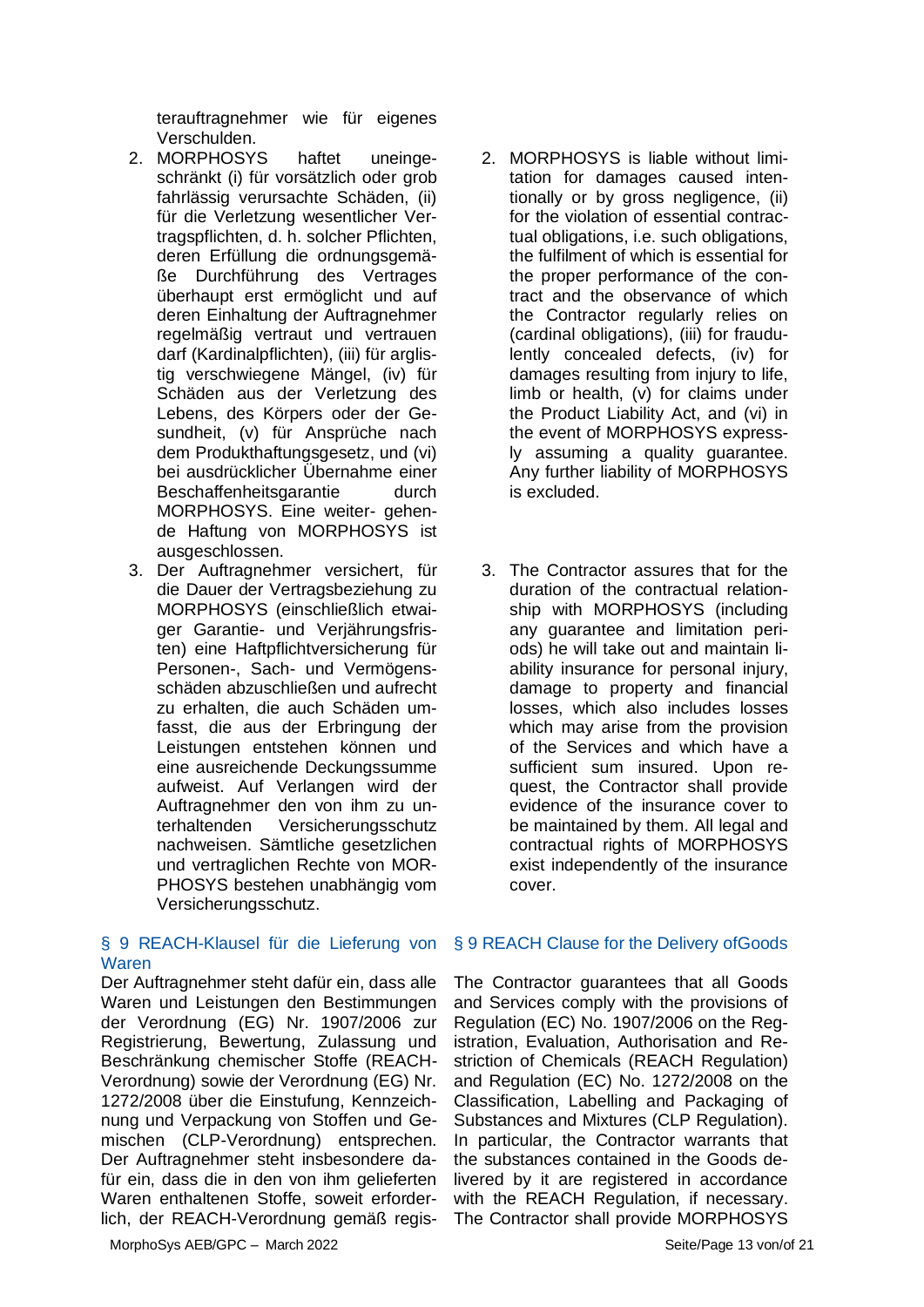triert sind. Der Auftragnehmer stellt MOR-PHOSYS unaufgefordert Sicherheitsdatenblätter gemäß Art. 31 REACH-Verordnung oder die gemäß Art. 32 REACH-Verordnung erforderlichen Informationen zur Verfügung. Der Auftragnehmer teilt MORPHOSYS außerdem unaufgefordert die gemäß Art. 33 REACH-Verordnung erforderlichen Informationen mit.

### § 10 Nutzungs- und Schutzrechte/ Sonstige Urheberrechte bei der Erbringung von Leistungen

- 1. MORPHOSYS steht das ausschließliche, unbefristete, weltweite, unbeschränkte, unwiderrufliche und übertragbare Nutzungsrecht an den Waren und Leistungsergebnissen zu. Zu den Leistungsergebnissen zählen insbesondere alle Unterlagen, Präsentationen, Berichte, Protokolle, Methoden die der Auftragnehmer und dessen Mitarbeiter im Zusammenhang mit der Erbringung der Leistungen anfertigt. Das Nutzungsrecht erstreckt sich auf sämtliche bekannte Nutzungsarten und umfasst neben dem Recht zur Nutzung auch das Recht der Bearbeitung und Änderung inklusive Nutzung und Vervielfältigung der dabei jeweils entstehenden Ergebnisse sowie deren entsprechende Verarbeitung.
- 2. Soweit rechtlich möglich, überträgt der Auftragnehmer alle Erfindungen und Verbesserungen an Leistungsergebnissen, die sich auf Material oder Informationen von MORPHOSYS beziehen (nach- folgend "Erfindungen") uneingeschränkt auf MORPHOSYS. Sollte eine solche Übertragung nicht möglich sein, gewährt der Auftragnehmer MORPHOSYS ein exklusives Nutzungsrecht an solchen Erfindungen. Der Auftragnehmer hat sicherzustellen, die jeweils geltenden nationalen Vorschriften einzuhalten, um den Rechtsübergang bzw. die Rechtseinräumung zu gewährleisten.
- 3. Die Einräumung von Rechten, insbesondere von Nutzungsrechten, ist durch die Vergütung aus dem jeweiligen Vertrag vollständig abgegolten.
- 4. MORPHOSYS erkennt an, dass dem Auftragnehmer an allen Vorlagen, Methoden, Hilfsmitteln, Tools, an denen der Auftragnehmer bereits vor Leistungs- beginn Eigentums- oder Verfü-

with unsolicited safety data sheets pursuant to Art. 31 REACH Regulation or the information required pursuant to Art. 32 REACH Regulation. The Contractor shall also provide MORPHOSYS with the information required by Article 33 of the REACH Regulation without being requested to do so.

### § 10 Rights of Use and Property/ Other Copyrights in the Provision of Services

- 1. MORPHOSYS has the exclusive, perpetual, worldwide, unlimited, irrevocable and transferable right to use the goods and performance results. The performance results include in particular all documents, presentations, reports, minutes, methods which the Contractor and their employees prepare in connection with the performance of the Services. The right of use extends to all known types of use and, in addition to the right of use, also includes the right of editing and modification, including use and reproduction of the respective results as well as their corresponding processing.
- 2. As far as legally possible, the Contractor shall transfer to MORPHOSYS without limitation all inventions and improvements to performance results that relate to material or information from MORPHOSYS (hereinafter referred to as "inventions"). If such a transfer is not possible, the Contractor grants MORPHOSYS an exclusive right to use such inventions. The Contractor must ensure that the applicable national regulations are complied with in order to guarantee the transfer of rights or the granting of rights.
- 3. The granting of rights, in particular rights of use, is fully compensated by the remuneration from the respective contract.
- 4. MORPHOSYS acknowledges that the Contractor is entitled to ownership and disposition rights to all templates, methods, aids, tools to which the Contractor already possessed ownership

MorphoSys AEB/GPC – March 2022 **Seite/Page 14 von/of 21**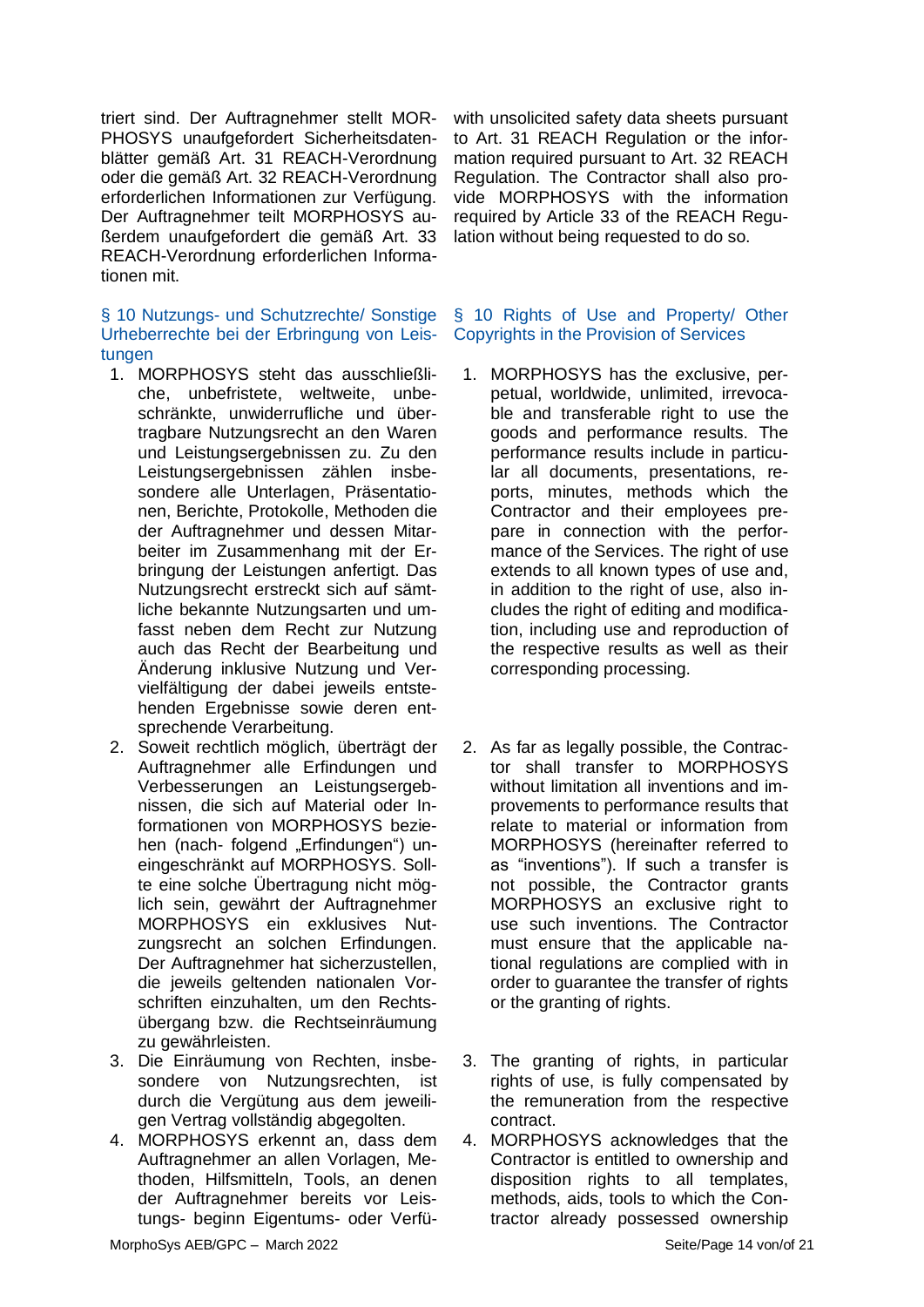gungs- rechte besaß ("Ausgangsmaterial"), die Eigentums- und Verfügungsrechte zu- stehen. Soweit das Ausgangsmaterial in die Leistungsergebnisse eingeflossen ist, räumt der Auftragnehmer MORPHOSYS an diesem Ausgangsmaterial ein nicht- ausschließliches, im Übrigen jedoch dem Nutzungsrecht an den Leistungsergebnissen (gem. Absatz 1) entsprechendes Nutzungsrecht ein.

5. Der Auftragnehmer ist verpflichtet, seine Leistungen frei von Rechten Dritter, insbesondere frei von Patenten, Lizenzen oder sonstigen Schutzrechten Dritter, zu erbringen. Der Auftragnehmer wird MORPHOSYS auf erstes Anfordern von allen diesbezüglichen Forderungen und Ansprüchen freistellen. Werden durch die Leistungen als solche bzw. durch deren Nutzung gleichwohl Rechte Dritter verletzt, so wird der Auftragnehmer – soweit rechtlich zulässig – die betroffenen Leistungen auf eigene Kosten unverzüglich so abändern, dass die betroffenen Leistungen schutzfrei gestellt werden oder MOR-PHOSYS das Recht zur unbelasteten Nutzung der Leistungen verschaffen. Weitergehende Ansprüche und Rechte bleiben MORPHOSYS vorbehalten.

- 1. Beinhaltet der Vertrag die Erbringung einer Dienstleistung (Dienstvertrag), so hat MORPHOSYS das Recht, den Vertrag jederzeit ohne Angabe von Gründen mit einer Frist von 5 Tagen ganz oder teilweise zu kündigen.
- 2. Einen Vertrag über die Erbringung einer Werkleistung (Werkvertrag) kann MORPHOSYS bis zur Vollendung des Werkes jederzeit ohne Angabe von Gründen ganz oder in Teilen kündigen.
- 3. Die bis zur Kündigung erreichten Arbeitsergebnisse hat der Auftragnehmer zu dokumentieren und MORPHOSYS mit allen begleitenden Unterlagen zu übergeben. MORPHOSYS zahlt dem Auftragnehmer das vereinbarte Entgelt für eine Dienst- oder Werkleistung anteilig für die bis zum Kündigungszeitpunkt erbrachten Leistungen, MOR-PHOSYS zahlt dem Auftragnehmer für die bis zum Wirksamwerden der Kündigung erbrachten Leistungen das vereinbarte Entgelt für eine Dienst- oder

or disposition rights ("source material") prior to the start of the Services. Insofar as the source material has been incorporated into the performance results, the Contractor shall grant MOR-PHOSYS a non-exclusive right of use to this source material, which shall otherwise correspond to the right of use to the performance results (pursuant to paragraph 1).

5. The Contractor is obliged to render their Services free of rights of third parties, in particular free of patents, licences or other property rights of third parties. The Contractor shall indemnify MORPHOSYS upon initial request against all claims and demands in this respect. If the Services as such or their use nevertheless violate the rights of third parties, the Contractor shall – to the extent legally permissible – immediately modify the affected Services at its own expense in such a way that the affected Services are rendered unprotected or provide MORPHOSYS with the right to unencumbered use of the Services. Further claims and rights are reserved by MORPHOSYS.

### § 11 Kündigungsrecht von MORPHOSYS § 11 Right of Termination of MORPHOSYS

- 1. If the contract includes the provision of Services (service contract), MOR-PHOSYS has the right to terminate the contract at any time without giving reasons with a notice period of 5 days in whole or in part.
- 2. MORPHOSYS may terminate a contract for the performance of a service (contract for work) in whole or in part at any time until the completion of the Services without giving a reason.
- 3. The Contractor must document the performance results achieved up to the termination and provide these to MORPHOSYS together with all accompanying documents. MOR-PHOSYS shall pay the Contractor the agreed fee for a service or work performance pro rata for the Services rendered up to the time of termination, MORPHOSYS shall pay the Contractor the agreed fee for a service or work performed proportionately for partially achieved milestones, including all non-

MorphoSys AEB/GPC – March 2022 Seite/Page 15 von/of 21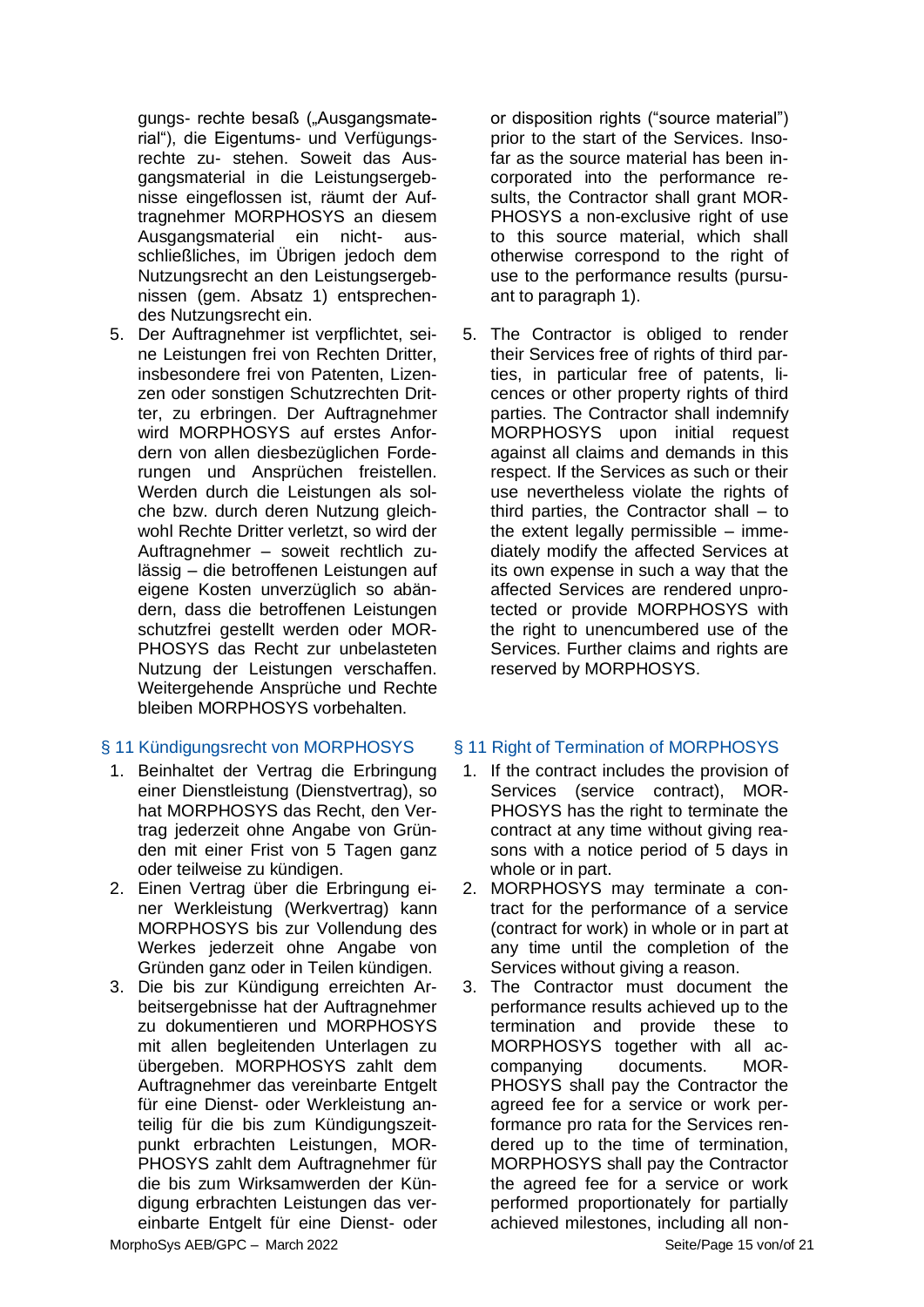Werkleistung anteilig für teilweise erreichte Meilensteine, einschließlich aller nicht stornierbaren Ausgaben und Gebühren, die bis zum Wirksamwerden der Kündigung anfallen, sofern die Kündigung nicht auf Grund einer Nichtoder Schlechtleistung seitens des Auftragnehmers erfolgt ist oder wenn MORPHOSYS zu der Auffassung gelangt, dass der Leistungserfolg nicht erreicht werden kann. Der Auftragnehmer unternimmt angemessene Anstrengungen, um diese Ausgaben zu mindern und nicht stornierbare Ausgaben neu zuzuordnen.

4. Das Recht zur außerordentlichen Kündigung des Vertrages aus wichtigem Grund bleibt unberührt.

### § 12 Geheimhaltung **§ 12 Seheimhaltung** § 12 Confidentiality

- 1. Der Auftragnehmer verpflichtet sich, alle Informationen, die ihm von oder im Namen von MORPHOSYS mitgeteilt werden, während der Laufzeit des Vertrags und für einen Zeitraum von 5 Jahren nach Vertragsende vertraulich zu behandeln. Der Auftragnehmer hat derartige Informationen für keine anderen Zwecke außer zur Erfüllung der Verpflichtungen oder zur berechtigten Wahrnehmung seiner Rechte aus dem Vertrag zu verwenden; alle derartigen Informationen bleiben Eigentum von MORPHOSYS. Die Informationen dürfen nur insoweit an Mitarbeiter des Auftragnehmers und etwaiger Unterauftragnehmer weitergegeben werden, als dies zur Erfüllung der Verpflichtungen aus dem Vertrag erforderlich ist.
- 2. Die vorgenannte Vertraulichkeitsverpflichtung gilt nicht für Informationen für die der Auftragnehmer den Nachweis erbringen kann, dass:

(1) diese zum Zeitpunkt der Mitteilung bereits öffentlich bekannt waren oder danach ohne Zutun des Auftragnehmers bekannt wurden, oder

(2) diese dem Auftragnehmer von einem unabhängigen Dritten berechtigterweise zugänglich gemacht wurden und jener dazu berechtigt war, oder

MorphoSys AEB/GPC – March 2022 Seite/Page 16 von/of 21 (3) diese dem Auftragnehmer bereits zum Zeitpunkt des Empfangs der Informationen von MORPHOSYS be-

cancellable expenses and fees incurred up to the effective date of the termination, for the Services rendered up to the effective date of the termination, unless the termination is due to non- performance or poor performance on the part of the Contractor or if MORPHOSYS comes to the conclusion that the successful performance cannot be achieved. The Contractor shall make reasonable efforts to reduce such expenditure and reallocate non-cancellable expenditure.

4. The right to extraordinary termination of the contract for good cause remains unaffected.

- 1. The Contractor undertakes to treat all information communicated to them by or on behalf of MORPHOSYS as confidential during the term of the contract and for a period of 5 years after the end of the contract. The Contractor shall not use such information for any purpose other than to perform its obligations or for the legitimate exercise of its rights under the contract; all such information shall remain the property of MORPHOSYS. The information may only be passed on to employees of the Contractor and any subcontractors to the extent necessary to fulfil the obligations arising from the contract.
- 2. The aforementioned confidentiality obligation shall not apply to information for which the Contractor can provide evidence that:

(1) they were already publicly known at the time of the notification or subsequently became known without the Contractor being involved, or

(2) they have been legitimately made available to the Contractor by an independent third party and that third party was entitled to do so, or

(3) these were already known to the Contractor at the time of receipt of the information from MORPHOSYS and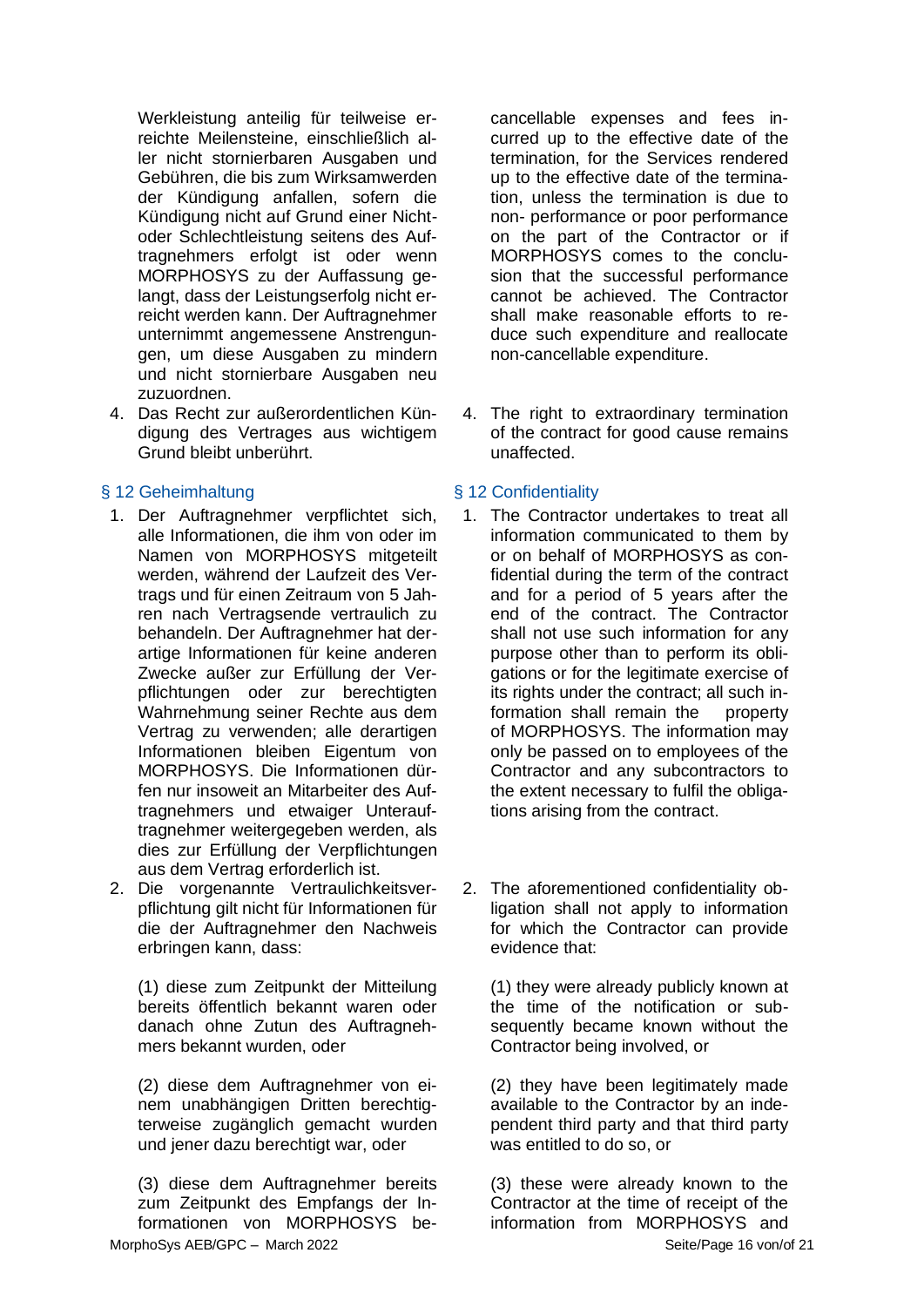kannt waren und keiner Vertraulichkeitsverpflichtung unterliegen, oder

(4) diese ohne Verwendung der Informationen selbständig vom Auftragnehmer entwickelt wurden, oder

(5) der Auftragnehmer aufgrund gesetzlicher Bestimmung, Verordnung oder behördlicher Verpflichtung einer Regierungsstelle oder -behörde zur Mitteilung der Informationen verpflichtet worden ist, sofern er (a) dies MOR-PHOSYS so rechtzeitig anzeigt, dass MORPHOSYS bezüglich der Informationen eine Schutzmaßnahme beantragen kann und (b) danach auch nur insoweit Informationen mitteilt, als dies zur Pflichterfüllung erforderlich ist, unabhängig davon, ob einer Schutzmaßnahme entsprochen wird.

- 3. Informationen, die aus mehreren Bestandteilen bestehen, sind nur von den Vertraulichkeitsverpflichtungen ausgenommen, wenn die Information als Ganzes unter mindestens eine der oben genannten Ausnahmetatbestände fällt.
- 4. Nach Beendigung des Vertragsverhältnisses hat der Auftragnehmer MOR-PHOSYS sämtliche erhaltenen Informationen und erstellte Verarbeitungsoder Nutzungsergebnisse auszuhändigen oder zu löschen, soweit keine gesetzliche Pflicht zur Aufbewahrung besteht.

- 1. Der Auftragnehmer hat bei der Durchführung eines Auftrages die jeweils geltenden datenschutzrechtlichen Bestimmungen einzuhalten und deren Einhaltung durch die von ihm eingesetzten Personen sicherstellen. Der Auftragnehmer wird insbesondere ausreichende technische und organisatorische Maßnahmen (Art. 32 DSGVO) treffen, um ein dem Risiko angemessenes Schutzniveau personenbezogener Daten zu gewährleisten.
- 2. Soweit der Auftragnehmer im Rahmen der Leistungserbringung bestimmungsgemäß mit personenbezogenen Daten von MORPHOSYS (insbesondere von Mitarbeitern oder Vertragspartnern) in Berührung kommt, wird der Auftragnehmer – soweit dies nach Maßgabe

are not subject to any confidentiality obligation, or

(4) these were developed independently by the Contractor without using the information, or

(5) the Contractor has been obliged by law, regulation or official obligation of a government agency or authority to communicate the information, provided that he (a) notifies MORPHOSYS of this in good time so that MORPHOSYS can apply for a protective measure with regard to the information and (b) thereafter only communicates information to the extent necessary to fulfil the obligation, irrespective of whether a protective measure is complied with.

- 3. Information consisting of several components is only exempted from confidentiality obligations if the information as a whole falls under at least one of the above exceptions.
- 4. After termination of the contractual relationship, the Contractor shall provide to MORPHOSYS or delete all information received and any processing or usage results created, unless there is a legal obligation to store such information.

# § 13 Datenschutz § 13 Data protection

- 1. When executing an Order, the Contractor shall comply with the applicable data protection regulations and ensure compliance therewith by the persons employed by them. In particular, the Contractor shall take sufficient technical and organisational measures (Art. 32 DSGVO) to ensure a level of protection of personal data appropriate to the risk.
- 2. As far as the Contractor comes into contact with personal data of MOR-PHOSYS (in particular of employees or contractual partners) within the scope of the service provision according to the regulations, the Contractor will conclude an agreement with MOR-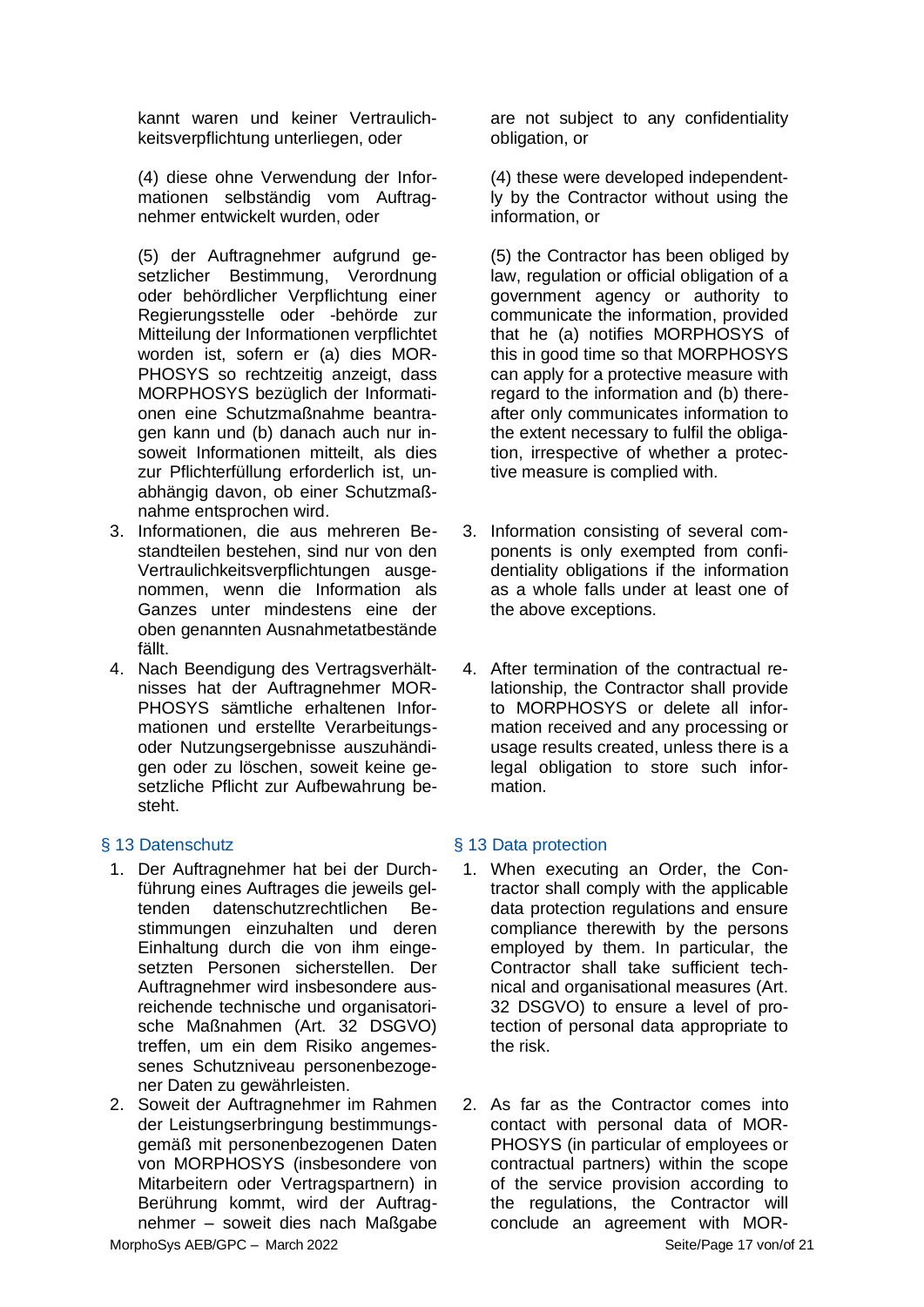des geltenden Datenschutzrechts erforderlich ist – mit MORPHOSYS eine Vereinbarung zur Auftragsverarbeitung (Art. 28 DSGVO) abschließen.

3. MORPHOSYS ist berechtigt, den Vertrag ganz oder teilweise zu kündigen, wenn der Auftragnehmer seine Pflichten aus § 13 schuldhaft verletzt und diesen auch innerhalb einer von MOR-PHOSYS gesetzten angemessenen Frist nicht nachkommt oder wenn der Auftragnehmer die ihm obliegenden datenschutzrechtlichen Pflichten vorsätzlich oder grob fahrlässig verletzt.

### § 14 Subunternehmer § 14 Subcontractors

- 1. Der Auftragnehmer sagt zu, seine vertraglichen Pflichten selbst zu erfüllen. Eine Hinzuziehung von Subunternehmern, Unterauftragnehmern oder sonstigen Dritten, einschließlich verbundener Unternehmen, (gemeinsam: "Subunternehmer") ist dem Auftragnehmer nur nach vorheriger schriftlicher Zustimmung von MORPHOSYS gestattet.
- 2. Soweit MORPHOSYS der Einschaltung eines Subunternehmers durch den Auftragnehmer zugestimmt hat, wird der Auftragnehmer dem Subunternehmer sämtliche Pflichten auferlegen, die dem Auftragnehmer gegenüber MORPHO-SYS obliegen, soweit dies für die vertragsgemäße Erfüllung der vertraglichen Pflichten des Auftragnehmers erforderlich ist. Der Auftragnehmer ist dafür verantwortlich, dass Subunternehmer sämtliche anwendbaren gesetzlichen Bestimmungen, insbesondere arbeits- und sozialversicherungsrechtliche Bestimmungen, einhalten. Der Auftragnehmer bleibt in jedem Falle für Handeln und Unterlassen des Subunternehmers wie für eigenes Handeln und Unterlassen verantwortlich und hafthar

### § 15 Compliance-Verpflichtungen § 15 Compliance Obligations

1. MORPHOSYS hat höchste Ansprüche an sich selbst und erwartet die Einhaltung dieser auch von seinen Auftragnehmern. Der Auftragnehmer hat seine geschäftlichen Aktivitäten unter Einhaltung von Menschenrechten, Arbeitsnormen, Umwelt- und Sozialstandards sowie sonstiger geltender Standards, Normen und Gesetze durchzuPHOSYS for Order processing (Art. 28 DSGVO) – as far as this is necessary according to the valid data protection law.

3. MORPHOSYS shall be entitled to terminate the contract in whole or in part if the Contractor culpably violates its obligations under § 13 and fails to comply with them within a reasonable period set by MORPHOSYS or if the Contractor violates its data protection obligations intentionally or through gross negligence.

- 1. The Contractor undertakes to fulfil its contractual obligations themselves. The Contractor may only utilize subcontractors or other third parties, including affiliated companies (jointly: "Subcontractors") with the prior written consent of MORPHOSYS.
- 2. If MORPHOSYS has agreed to the involvement of a Subcontractor by the Contractor, the Contractor shall impose on the Subcontractor all obligations incumbent on the Contractor vis-à-vis MORPHOSYS, to the extent that this is necessary for the contractual fulfilment of the Contractor's contractual obligations. The Contractor shall be responsible for ensuring that Subcontractors comply with all applicable statutory provisions, in particular labour and social security regulations. In any case, the Contractor shall remain responsible and liable for the actions and omissions of the Sub- contractor as for their own actions and omissions.

MorphoSys AEB/GPC – March 2022 Seite/Page 18 von/of 21 1. MORPHOSYS has the highest demands on itself and expects its Contractors to comply with them. The Contractor shall conduct its business activities in compliance with labour, environmental, human rights and social standards aswell as any other applicable standards, norms and laws and in compliance with the standards con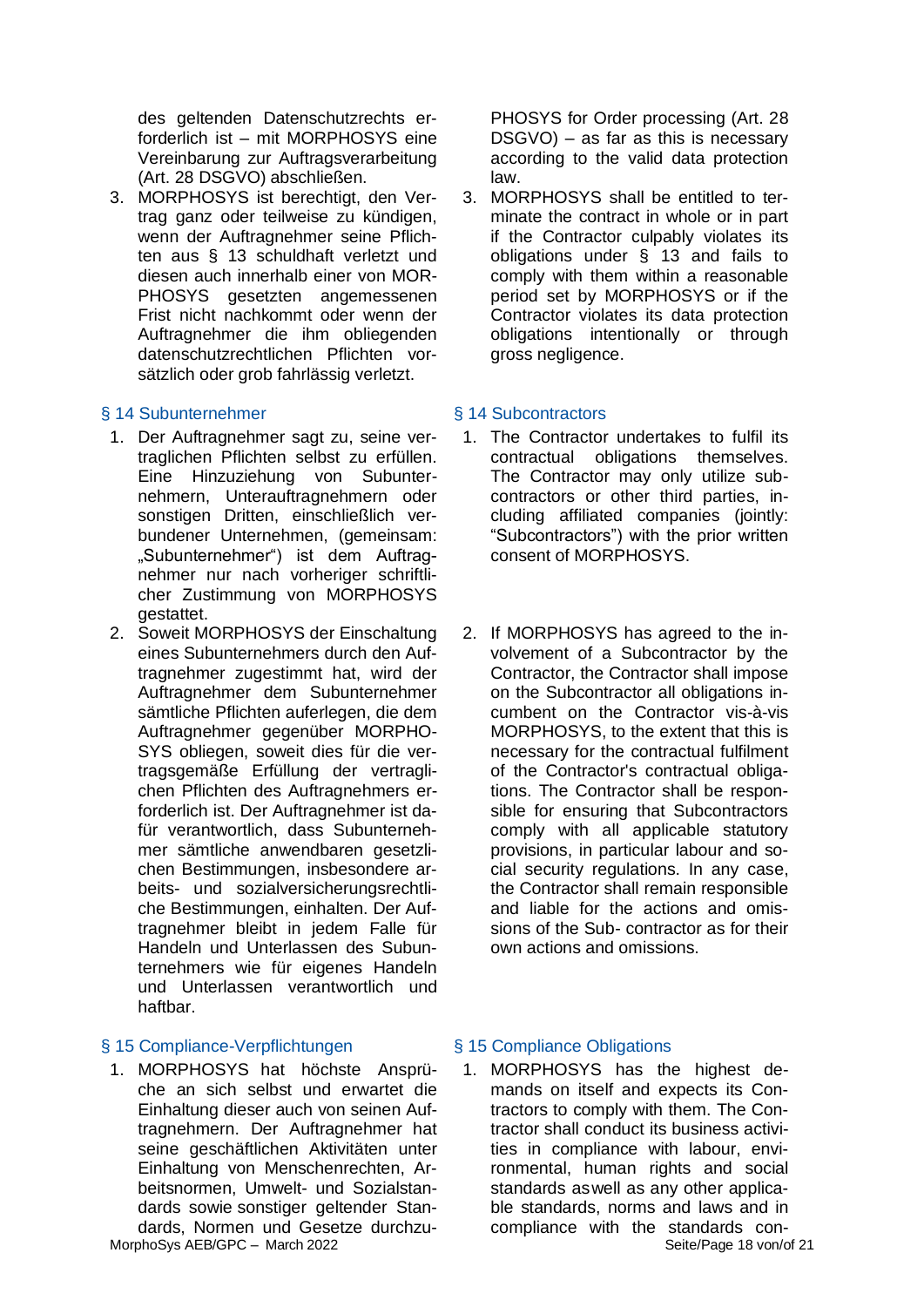führen und dabei die im MORPHOSYS Verhaltenskodexenthaltenen Standards (verfügbar unter [www.morphosys.de\)](http://www.morphosys.de/) zu befolgen. Der Auftragnehmer hält vergleichbare Arbeitsnormen, Umweltund Sozialstandards sowie menschenrechtliche Bestimmungen ein und gewährleistet, dass auch seine Subunternehmer diese Standards einhalten. Der Auftragnehmer bestätigt des Weiteren und gewährleistet, dass der Auftragnehmer und seine Subunternehmer bzw. Zulieferer mit den Bestimmungen des US-amerikanischen Foreign Corrupt Practices Act ("FCPA"), dem britischen Antikorruptionsgesetz ("UK Bribery Act") und mit den lokal anwendbaren Gesetzen zur Bekämpfung von Bestechung und Korruption vertraut sind. Insbesondere wird auf § 299 ff. StGB (Bestechung und Bestechlichkeit im geschäftlichen Verkehr und im Gesundheitswesen) sowie § 331 ff. StGB (Vorteilsannahme und gewährung, Bestechung und Bestechlichkeit von Amtsträgern/im öffentlichen Dienst) hinge- wiesen. Der Auftragnehmer stellt sicher, dass er und seine Subunternehmer keine Handlungen unternehmen oder dulden, die einen Verstoß gegen geltende Gesetze begründen oder zu einem Verstoß von MOR-PHOSYS gegen den FCPA, den UK Bribery Act oder gegen die lokal anwendbaren Gesetze zur Bekämpfung von Bestechung und Korruption sowie gegen Arbeitsnormen Umwelt- und Sozialstandards oder den MORPHOSYS Verhaltenskodex führen (zusammenfassend als "unzulässige Verhaltensweisen" bezeichnet).

2. Zusätzlich zu allen übrigen Rechten, die MORPHOSYS im Rahmen des Vertrags zustehen, kann MORPHO-SYS, sofern ein hinreichender Verdacht oder eine Mitteilung durch den Auftragnehmer hin- sichtlich einer unzulässigen Verhaltens- weise erfolgt, Geschäftsgebäude und Geschäftsräume, Geschäftsbücher und Geschäftsunterlagen von dem Auftragnehmer, die im Zusammenhang mit unzulässigen Verhaltensweisen stehen, prüfen oder durch einen unabhängigen Auditor prüfen lassen, mit dem Zweck, die Einhaltung der in diesem § 15 genannten Verpflichtungen durch den tained in the MORPHOSYS Code of Conduct (available at [www.morphosys.com\)](http://www.morphosys.com/). The Contractor shall comply with comparable labour, environmental, human rights andsocial standards and shall ensure that itssubcontractors also comply with these standards. Contractor further acknowledges and warrants that Contractor andits Subcontractors and/or suppliers are familiar with the provisions of the ForeignCorrupt Practices Act ("FCPA"), the UK Bribery Act and the locally applicable anti-bribery and anti-corruption laws. In particular, reference is made to sec. 299 et seq. German Criminal Code (StGB) (Bribery and Corruptibility in Business Transactions and in Health Care) and sec. 331 et seq. German Criminal Code (StGB) (Acceptance and Granting of Advantages, Bribery and Corruptibility of Public Officials). Contractor shall ensure that it and its Subcontractors do not take or tolerate any action that constitutes or results in a breach of any applicable law, or MORPHOSYS' breach of the FCPA, the UK Bribery Act or any locally applicable anti-bribery and anti- corruption laws, labour standards, environmental and social standards or the MOR-PHOSYS Code of Conduct (collectively referred to as "UnacceptableConduct").

2. In addition to all other rights to which MORPHOSYS is entitled under the contract, MORPHOSYS may, if there is sufficient suspicion or notification by the Contractor of any improper conduct, inspect or have inspected by an inde- pendent auditor any business premises and premises, books and records of business of the Contractor which are connected with any improper conduct, for the purpose of ensuring compliance by the Contractor with the obligations set forth in this Section 15. The Contractor must inform MOR-PHOSYS immediately and in writing of such events.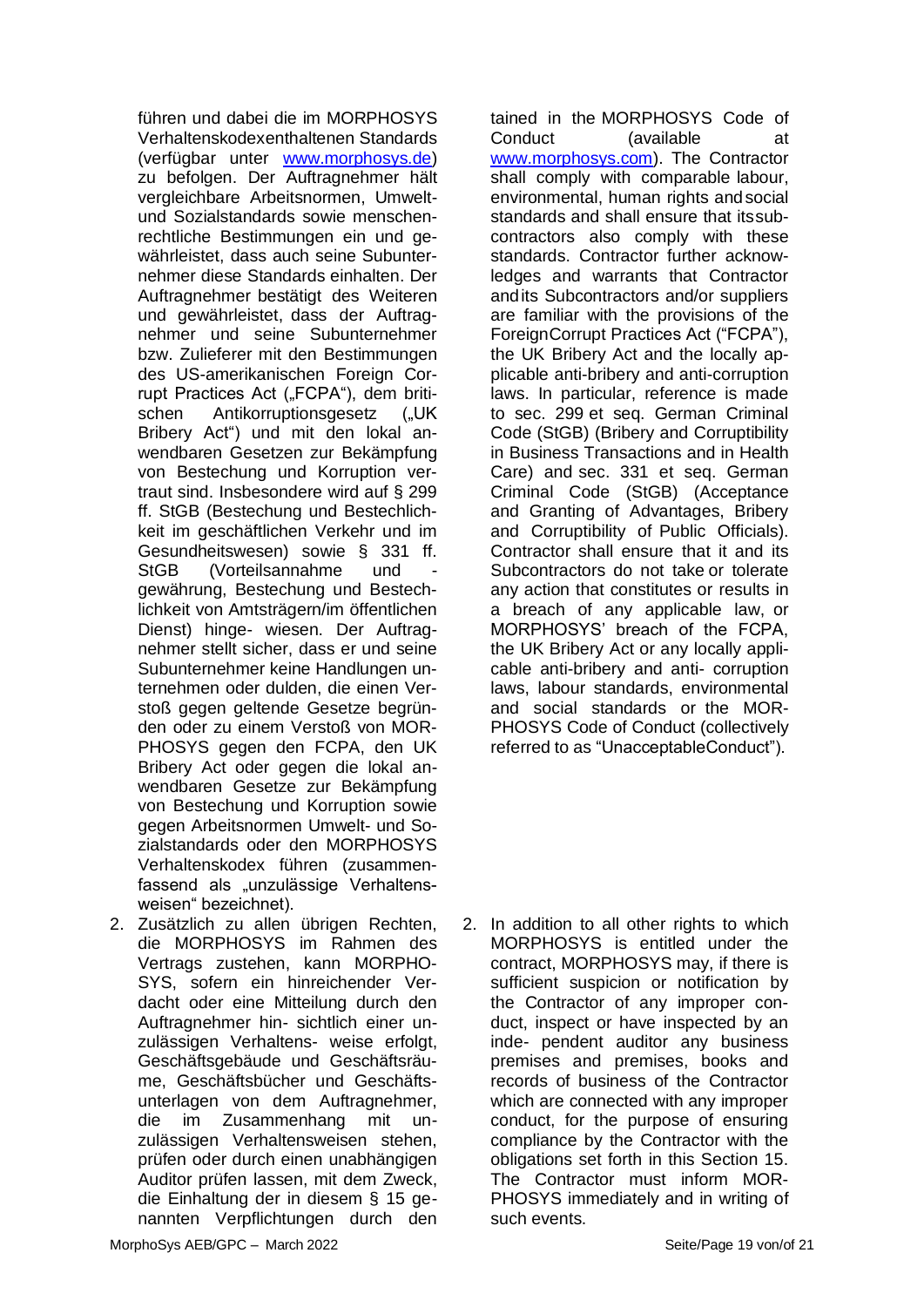Auftragnehmer zu gewährleisten. Der Auftragnehmer muss MORPHOSYS unverzüglich und schriftlich über solche Vorgänge informieren.

3. Falls MORPHOSYS hinreichende Beweise vorliegen, dass der Auftragnehmer oder seine Subunternehmer gegen die vorgenannten Verpflichtungen verstoßen, kann MORPHOSYS den Vertrag fristlos durch schriftliche Mitteilung an den Auftragnehmer kündigen.

### § 16 Force Majeure **§ 16 Force Majeure**

Weder MORPHOSYS noch der Auftragnehmer haften für ein Scheitern oder eine Verzögerung bei der Erfüllung ihrer Verpflichtungen aus einem Vertrag während eines Zeitraums, in dem die Erfüllung durch Gründe, die sich ihrer angemessenen Kontrolle entziehen, verhindert oder verzögert wird, einschließlich, aber nicht beschränkt auf Überschwemmungen, Krieg, Embargos, Aufstände oder das Eingreifen einer Regierungsbehörde.

### § 17 Salvatorische Klausel <br>
§ 17 Severability Clause

Sollte eine Bestimmung des Vertrags einschließlich dieser AEB ungültig oder nicht durchsetzbar sein oder werden, wird dadurch die Gültigkeit der übrigen Bestimmungen in keiner Weise berührt oder beeinträchtigt. In diesem Fall wird die ungültige oder nicht durchsetzbare Bestimmung von den Parteien durch eine gültige oder durchsetzbare Bestimmung ersetzt, die dem wirtschaftlichen Zweck der ungültigen oder nicht durchsetzbaren Bestimmung möglichst nahekommt.

Der Vertrag einschließlich dieser AEB unterliegt deutschem Recht unter Ausschluss kollisionsrechtlicher Vorschriften und des UN-Kaufrechts. Gerichtsstand für alle Streitigkeiten, die aus oder in Verbindung mit der vertraglichen Beziehung entstehen, ist München. MORPHOSYS ist nach eigenem Ermessen berechtigt, den Auftragnehmer auch an dessen allgemeinem Gerichtsstand zu verklagen.

### § 19 Abweichende Vereinbarungen § 19 Deviating Agreements

- 1. Es bestehen keine mündlichen Nebenabreden.
- 2. Einzelne Regelungen dieser AEB können ganz oder teilweise geändert oder

3. If MORPHOSYS has sufficient evidence that the Contractor or its subcontractors are in breach of the aforementioned obligations, MORPHOSYS may terminate the contract immediately giving written notice to the Contractor.

Neither MORPHOSYS nor Contractor shall be liable for any failure or delay in performance of its obligations under any contract during any period in which performance is prevented or delayed by reasons beyond its reasonable control, including but not limited to floods, war, embargoes, riots or government intervention.

If any provision of the contract, including these GPCs, is or becomes invalid or unenforceable, the validity of the remaining provisions shall in no way be affected or impaired thereby. In this case, the invalid or unenforceable provision shall be replaced by the parties with a valid or enforceable provision that comes as close as possible to the economic purpose of the invalid or unenforceable provision.

### § 18 Maßgebliches Recht/Gerichtsstand § 18 Applicable Law / Place of Jurisdiction

The contract including these GPCs are subject to German law to the exclusion of conflict of laws provisions and the UN Convention on Contracts for the International Sale of Goods. The place of jurisdiction for all disputes arising from or in connection with the contractual relationship is Munich. MORPHOSYS is entitled, at its own discretion, to sue the Contractor at its general place of jurisdiction.

- 1. There are no verbal side agreements.
- 2. Individual provisions of these GPCs may be amended or waived in whole or